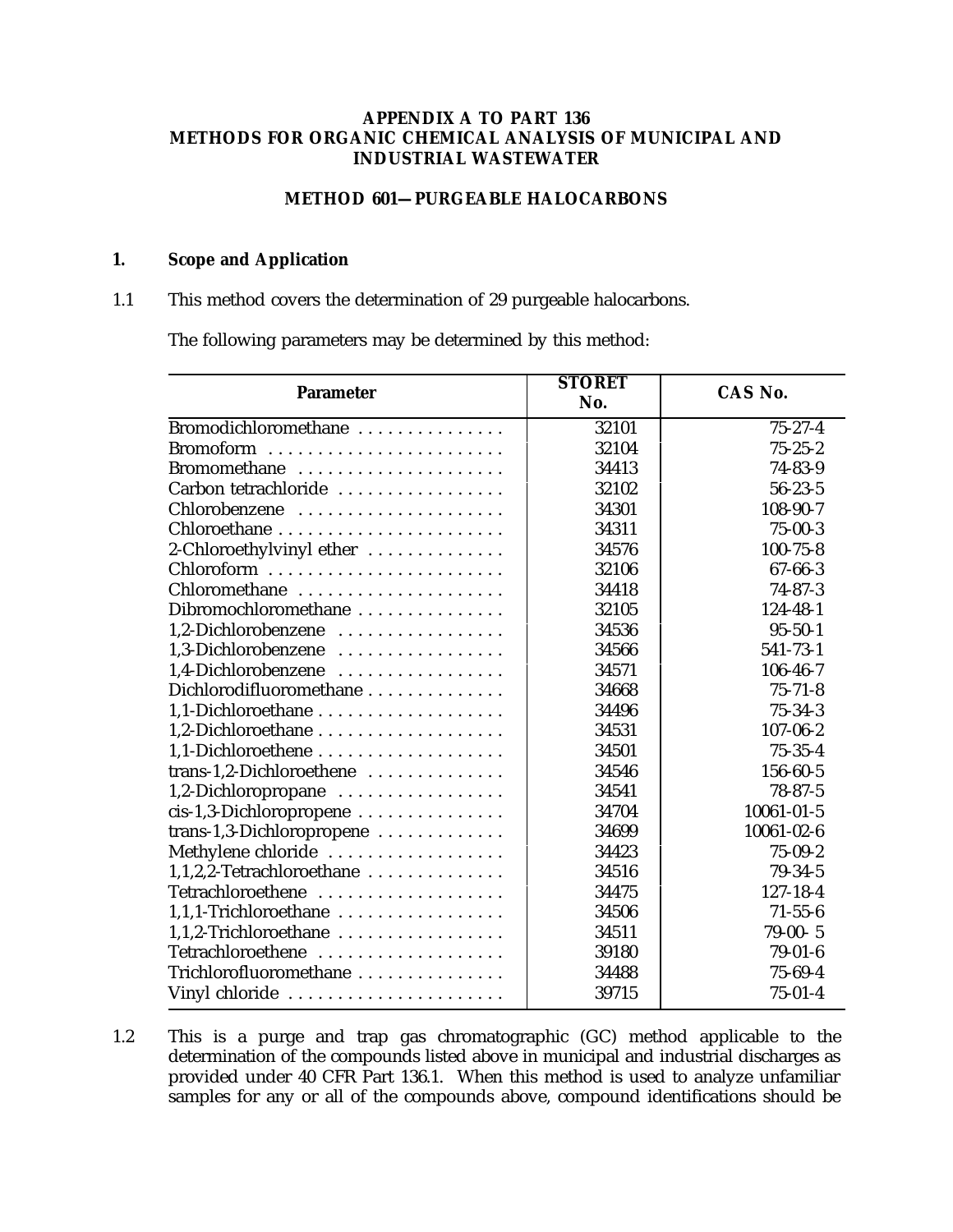supported by at least one additional qualitative technique. This method describes analytical conditions for a second gas chromatographic column that can be used to confirm measurements made with the primary column. Method 624 provides gas chromatograph/mass spectrometer (GC/MS) conditions appropriate for the qualitative and quantitative confirmation of results for most of the parameters listed above.

- 1.3 The method detection limit (MDL, defined in Section  $12.1$ )<sup>1</sup> for each parameter is listed in Table 1. The MDL for a specific wastewater may differ from those listed, depending upon the nature of interferences in the sample matrix.
- 1.4 Any modification of this method, beyond those expressly permitted, shall be considered as a major modification subject to application and approval of alternate test procedures under 40 CFR Parts 136.4 and 136.5.
- 1.5 This method is restricted to use by or under the supervision of analysts experienced in the operation of a purge and trap system and a gas chromatograph and in the interpretation of gas chromatograms. Each analyst must demonstrate the ability to generate acceptable results with this method using the procedure described in Section 8.2.

# **2. Summary of Method**

- 2.1 An inert gas is bubbled through a 5 mL water sample contained in a specially-designed purging chamber at ambient temperature. The halocarbons are efficiently transferred from the aqueous phase to the vapor phase. The vapor is swept through a sorbent trap where the halocarbons are trapped. After purging is completed, the trap is heated and back flushed with the inert gas to desorb the halocarbons onto a gas chromatographic column. The gas chromatograph is temperature programmed to separate the halocarbons which are then detected with a halide-specific detector.<sup>2,3</sup>
- 2.2 The method provides an optional gas chromatographic column that may be helpful in resolving the compounds of interest from interferences that may occur.

## **3. Interferences**

- 3.1 Impurities in the purge gas and organic compounds outgassing from the plumbing ahead of the trap account for the majority of contamination problems. The analytical system must be demonstrated to be free from contamination under the conditions of the analysis by running laboratory reagent blanks as described in Section 8.1.3. The use of non-Teflon plastic tubing, non-Teflon thread sealants, or flow controllers with rubber components in the purge and trap system should be avoided.
- 3.2 Samples can be contaminated by diffusion of volatile organics (particularly fluorocarbons and methylene chloride) through the septum seal into the sample during shipment and storage. A field reagent blank prepared from reagent water and carried through the sampling and handling protocol can serve as a check on such contamination.
- 3.3 Contamination by carry-over can occur whenever high level and low level samples are sequentially analyzed. To reduce carry-over, the purging device and sample syringe must be rinsed with reagent water between sample analyses. Whenever an unusually concentrated sample is encountered, it should be followed by an analysis of reagent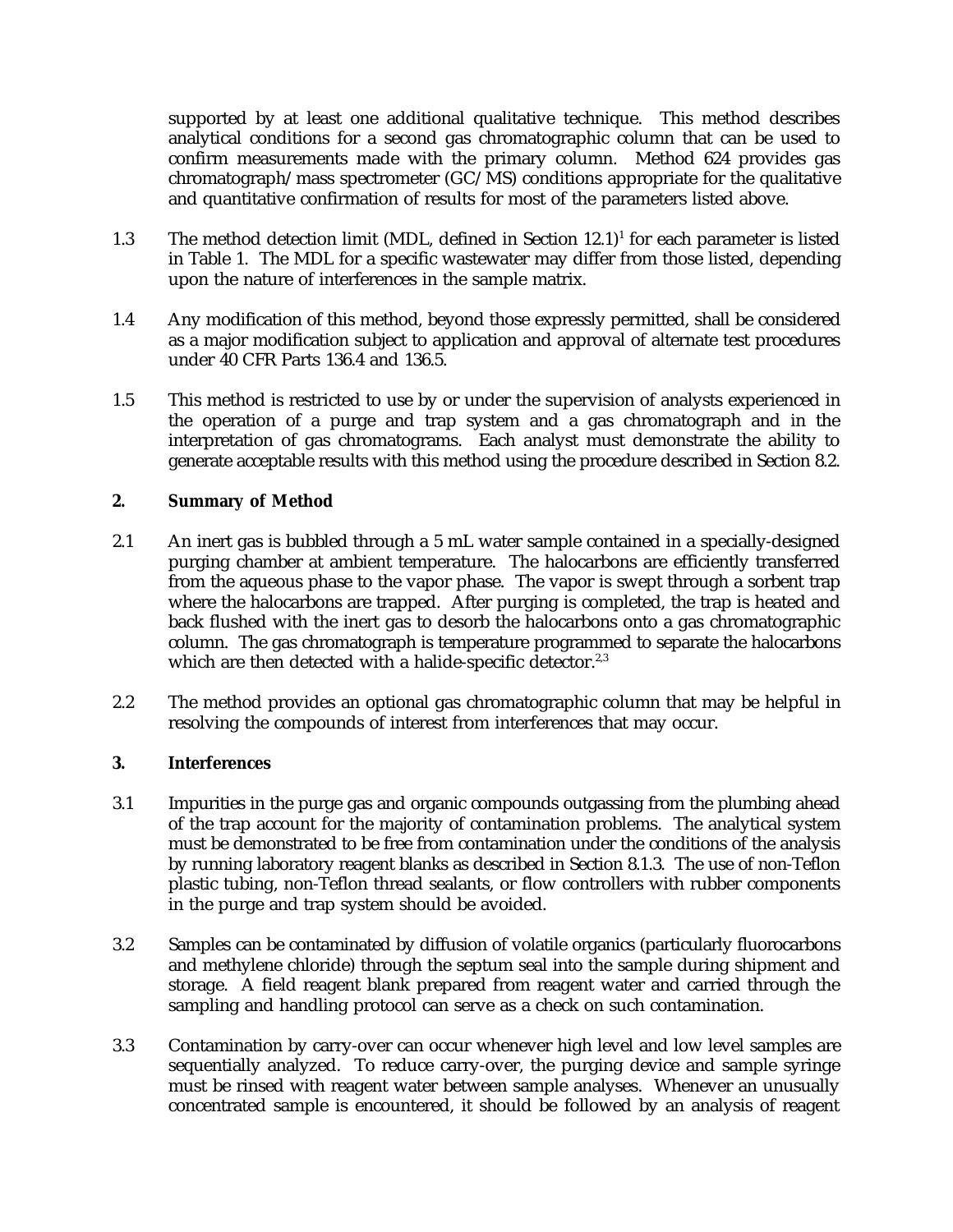water to check for cross contamination. For samples containing large amounts of water-soluble materials, suspended solids, high boiling compounds or high organohalide levels, it may be necessary to wash out the purging device with a detergent solution, rinse it with distilled water, and then dry it in a 105˚C oven between analyses. The trap and other parts of the system are also subject to contamination; therefore, frequent bakeout and purging of the entire system may be required.

## **4. Safety**

- 4.1 The toxicity or carcinogenicity of each reagent used in this method has not been precisely defined; however, each chemical compound should be treated as a potential health hazard. From this viewpoint, exposure to these chemicals must be reduced to the lowest possible level by whatever means available. The laboratory is responsible for maintaining a current awareness file of OSHA regulations regarding the safe handling of the chemicals specified in this method. A reference file of material data handling sheets should also be made available to all personnel involved in the chemical analysis. Additional references to laboratory safety are available and have been identified<sup>46</sup> for the information of the analyst.
- 4.2 The following parameters covered by this method have been tentatively classified as known or suspected, human or mammalian carcinogens: carbon tetrachloride, chloroform, 1,4-dichlorobenzene, and vinyl chloride. Primary standards of these toxic compounds should be prepared in a hood. A NIOSH/MESA approved toxic gas respirator should be worn when the analyst handles high concentrations of these toxic compounds.

### **5. Apparatus and Materials**

- 5.1 Sampling equipment, for discrete sampling
	- 5.1.1 Vial—25 mL capacity or larger, equipped with a screw cap with a hole in the center (Pierce #13075 or equivalent). Detergent wash, rinse with tap and distilled water, and dry at 105°C before use.
	- 5.1.2 Septum—Teflon-faced silicone (Pierce #12722 or equivalent). Detergent wash, rinse with tap and distilled water, and dry at 105°C for one hour before use.
- 5.2 Purge and trap system—The purge and trap system consists of three separate pieces of equipment: a purging device, trap, and desorber. Several complete systems are now commercially available.
	- 5.2.1 The purging device must be designed to accept 5-mL samples with a water column at least 3 cm deep. The gaseous head space between the water column and the trap must have a total volume of less than 15 mL. The purge gas must pass through the water column as finely divided bubbles with a diameter of less than 3 mm at the origin. The purge gas must be introduced no more than 5 mm from the base of the water column. The purging device illustrated in Figure 1 meets these design criteria.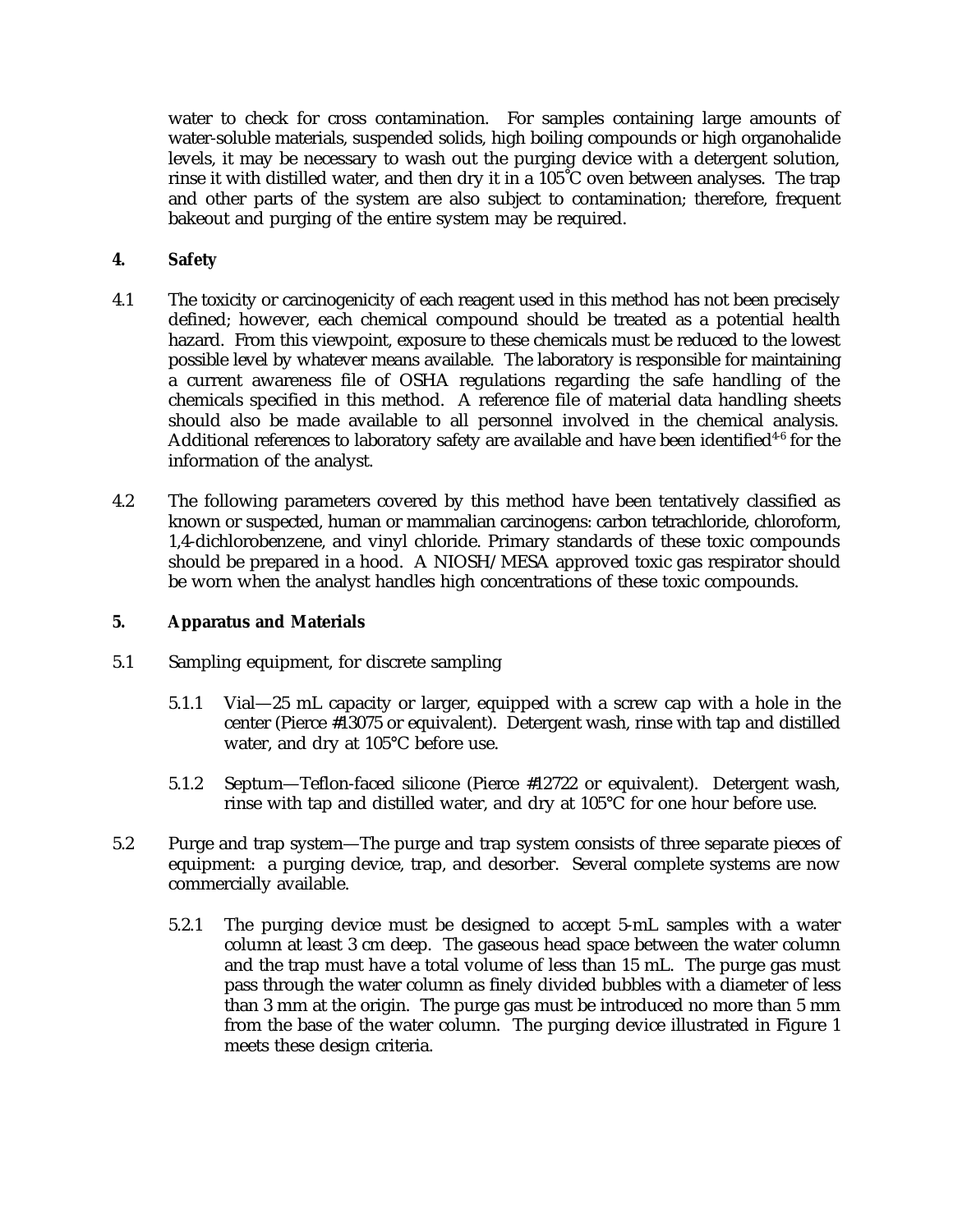- 5.2.2 The trap must be at least 25 cm long and have an inside diameter of at least 0.105 in. The trap must be packed to contain the following minimum lengths of adsorbents: 1.0 cm of methyl silicone coated packing (Section 6.3.3), 7.7 cm of 2,6-diphenylene oxide polymer (Section 6.3.2), 7.7 cm of silica gel (Section 6.3.4), 7.7 cm of coconut charcoal (Section 6.3.1). If it is not necessary to analyze for dichlorodifluoromethane, the charcoal can be eliminated, and the polymer section lengthened to 15 cm. The minimum specifications for the trap are illustrated in Figure 2.
- 5.2.3 The desorber must be capable of rapidly heating the trap to 180°C. The polymer section of the trap should not be heated higher than 180°C and the remaining sections should not exceed 200°C. The desorber illustrated in Figure 2 meets these design criteria.
- 5.2.4 The purge and trap system may be assembled as a separate unit or be coupled to a gas chromatograph as illustrated in Figures 3 and 4.
- 5.3 Gas chromatograph—An analytical system complete with a temperature programmable gas chromatograph suitable for on-column injection and all required accessories including syringes, analytical columns, gases, detector, and strip-chart recorder. A data system is recommended for measuring peak areas.
	- 5.3.1 Column 1 8 ft long x 0.1 in. ID stainless steel or glass, packed with 1% SP-1000 on Carbopack B (60/80 mesh) or equivalent. This column was used to develop the method performance statements in Section 12. Guidelines for the use of alternate column packings are provided in Section 10.1.
	- 5.3.2 Column 2 6 ft long x 0.1 in. ID stainless steel or glass, packed with chemically bonded n-octane on Porasil-C (100/120 mesh) or equivalent.
	- 5.3.3 Detector—Electrolytic conductivity or microcoulometric detector. These types of detectors have proven effective in the analysis of wastewaters for the parameters listed in the scope (Section 1.1). The electrolytic conductivity detector was used to develop the method performance statements in Section 12. Guidelines for the use of alternate detectors are provided in Section 10.1.
- 5.4 Syringes—5 mL glass hypodermic with Luerlok tip (two each), if applicable to the purging device.
- 5.5 Micro syringes—25 µL, 0.006 in. ID needle.
- 5.6 Syringe valve—Two-way, with Luer ends (three each).
- 5.7 Syringe—5 mL, gas-tight with shut-off valve.
- 5.8 Bottle—15 mL, screw-cap, with Teflon cap liner.
- 5.9 Balance—Analytical, capable of accurately weighing 0.0001 g.
- **6. Reagents**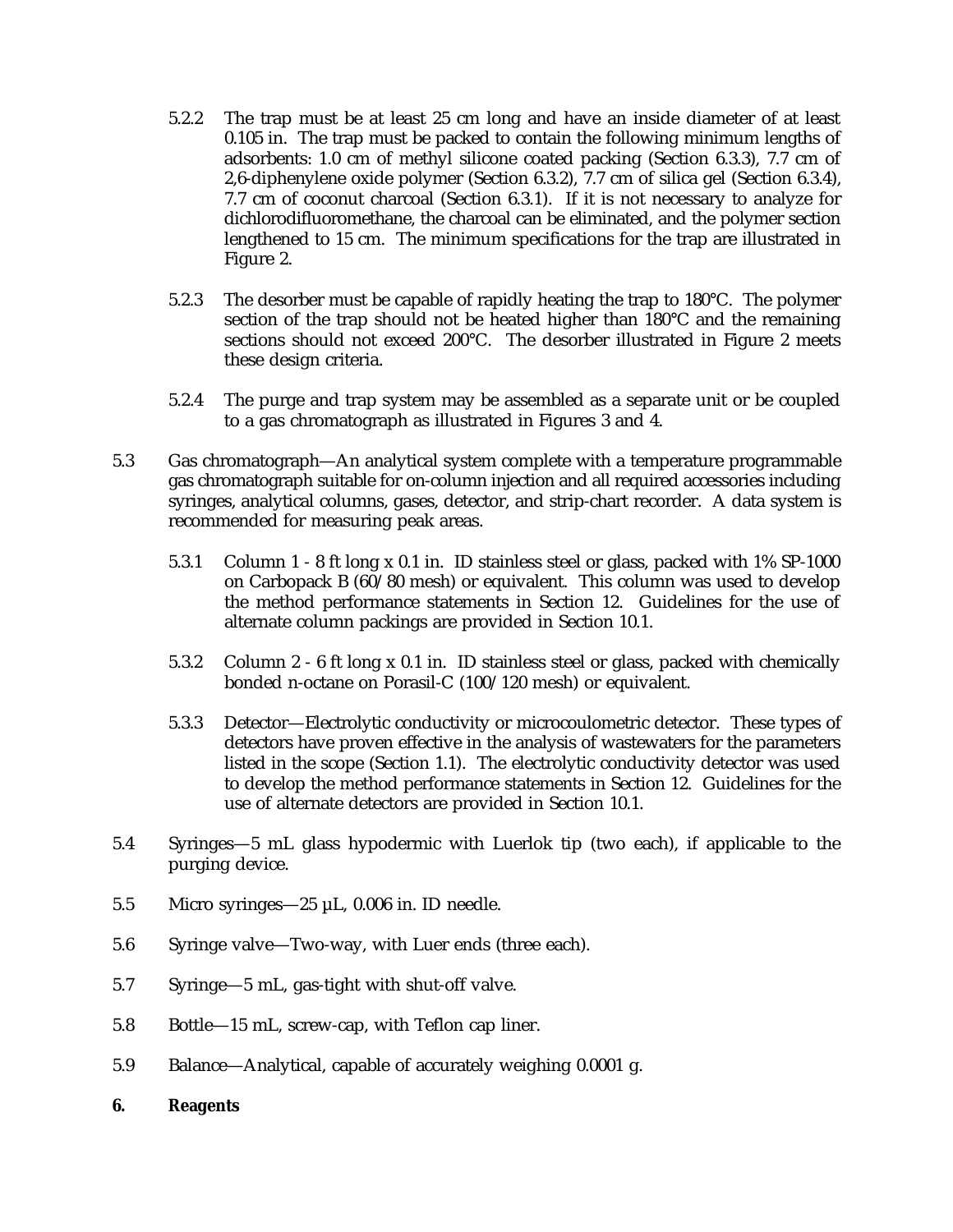- 6.1 Reagent water—Reagent water is defined as a water in which an interferent is not observed at the MDL of the parameters of interest.
	- 6.1.1 Reagent water can be generated by passing tap water through a carbon filter bed containing about 1 lb of activated carbon (Filtrasorb-300, Calgon Corp., or equivalent).
	- 6.1.2 A water purification system (Millipore Super-Q or equivalent) may be used to generate reagent water.
	- 6.1.3 Reagent water may also be prepared by boiling water for 15 minutes. Subsequently, while maintaining the temperature at 90°C, bubble a contaminant-free inert gas through the water for one hour. While still hot, transfer the water to a narrow mouth screw-cap bottle and seal with a Teflon-lined septum and cap.
- 6.2 Sodium thiosulfate—(ACS) Granular.
- 6.3 Trap Materials:
	- 6.3.1 Coconut charcoal—6/10 mesh sieved to 26 mesh, Barnabey Cheney, CA-580-26 lot # M-2649 or equivalent.
	- 6.3.2 2,6-Diphenylene oxide polymer—Tenax, (60/80 mesh), chromatographic grade or equivalent.
	- 6.3.3 Methyl silicone packing—3% OV-1 on Chromosorb-W (60/80 mesh) or equivalent.
	- 6.3.4 Silica gel—35/60 mesh, Davison, grade-15 or equivalent.
- 6.4 Methanol—Pesticide quality or equivalent.
- 6.5 Stock standard solutions—Stock standard solutions may be prepared from pure standard materials or purchased as certified solutions. Prepare stock standard solutions in methanol using assayed liquids or gases as appropriate. Because of the toxicity of some of the organohalides, primary dilutions of these materials should be prepared in a hood. A NIOSH/MESA approved toxic gas respirator should be used when the analyst handles high concentrations of such materials.
	- 6.5.1 Place about 9.8 mL of methanol into a 10 mL ground glass stoppered volumetric flask. Allow the flask to stand, unstoppered, for about 10 minutes or until all alcohol wetted surfaces have dried. Weigh the flask to the nearest 0.1 mg.
	- 6.5.2 Add the assayed reference material
		- 6.5.2.1 Liquid—Using a 100-µL syringe, immediately add two or more drops of assayed reference material to the flask, then reweigh. Be sure that the drops fall directly into the alcohol without contacting the neck of the flask.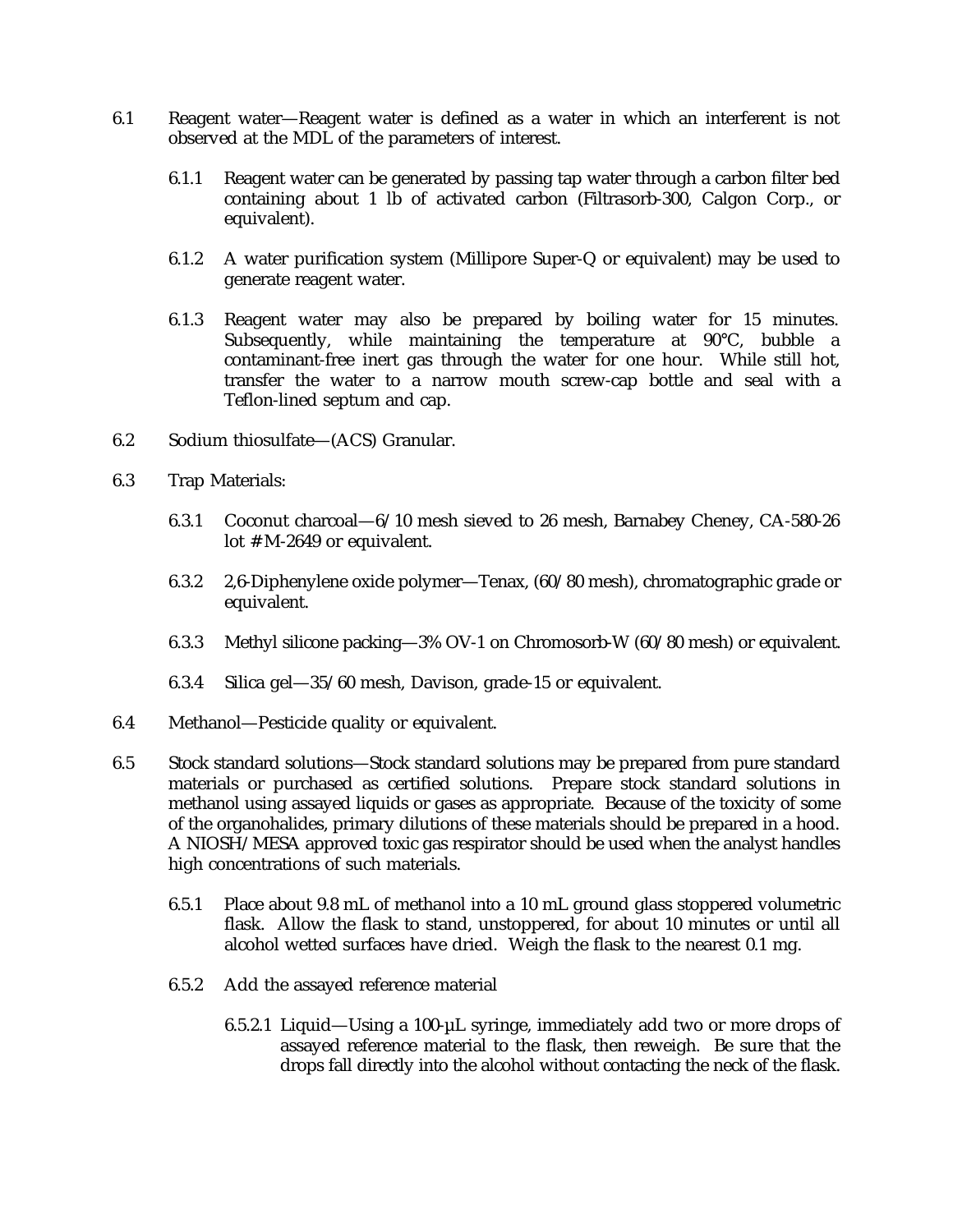- 6.5.2.2 Gases—To prepare standards for any of the six halocarbons that boil<br>below  $30^{\circ}$ C (bromomethane, chloroethane, chloromethane, below 30°C (bromomethane, chloroethane, chloromethane, dichlorodifluoromethane, trichlorofluoromethane, vinyl chloride), fill a 5 mL valved gas-tight syringe with the reference standard to the 5.0 mL mark. Lower the needle to 5 mm above the methanol meniscus. Slowly introduce the reference standard above the surface of the liquid (the heavy gas will rapidly dissolve into the methanol).
- 6.5.3 Reweigh, dilute to volume, stopper, then mix by inverting the flask several times. Calculate the concentration in  $\mu$ g/ $\mu$ L from the net gain in weight. When compound purity is assayed to be 96% or greater, the weight can be used without correction to calculate the concentration of the stock standard. Commercially prepared stock standards can be used at any concentration if they are certified by the manufacturer or by an independent source.
- 6.5.4 Transfer the stock standard solution into a Teflon-sealed screw-cap bottle. Store, with minimal headspace, at -10 to -20°C and protect from light.
- 6.5.5 Prepare fresh standards weekly for the six gases and 2-chloroethylvinyl ether. All other standards must be replaced after one month, or sooner if comparison with check standards indicates a problem.
- 6.6 Secondary dilution standards—Using stock standard solutions, prepare secondary dilution standards in methanol that contain the compounds of interest, either singly or mixed together. The secondary dilution standards should be prepared at concentrations such that the aqueous calibration standards prepared in Section 7.3.1 or 7.4.1 will bracket the working range of the analytical system. Secondary dilution standards should be stored with minimal headspace and should be checked frequently for signs of degradation or evaporation, especially just prior to preparing calibration standards from them.
- 6.7 Quality control check sample concentrate—See Section 8.2.1.

# **7. Calibration**

- 7.1 Assemble a purge and trap system that meets the specifications in Section 5.2. Condition the trap overnight at 180°C by backflushing with an inert gas flow of at least 20 mL/min. Condition the trap for 10 minutes once daily prior to use.
- 7.2 Connect the purge and trap system to a gas chromatograph. The gas chromatograph must be operated using temperature and flow rate conditions equivalent to those given in Table 1. Calibrate the purge and trap-gas chromatographic system using either the external standard technique (Section 7.3) or the internal standard technique (Section 7.4).
- 7.3 External standard calibration procedure
	- 7.3.1 Prepare calibration standards at a minimum of three concentration levels for each parameter by carefully adding 20.0 µL of one or more secondary dilution standards to 100  $\mu$ L, 500  $\mu$ L, or 1000  $\mu$ L of reagent water. A 25- $\mu$ L syringe with a 0.006 in. ID needle should be used for this operation. One of the external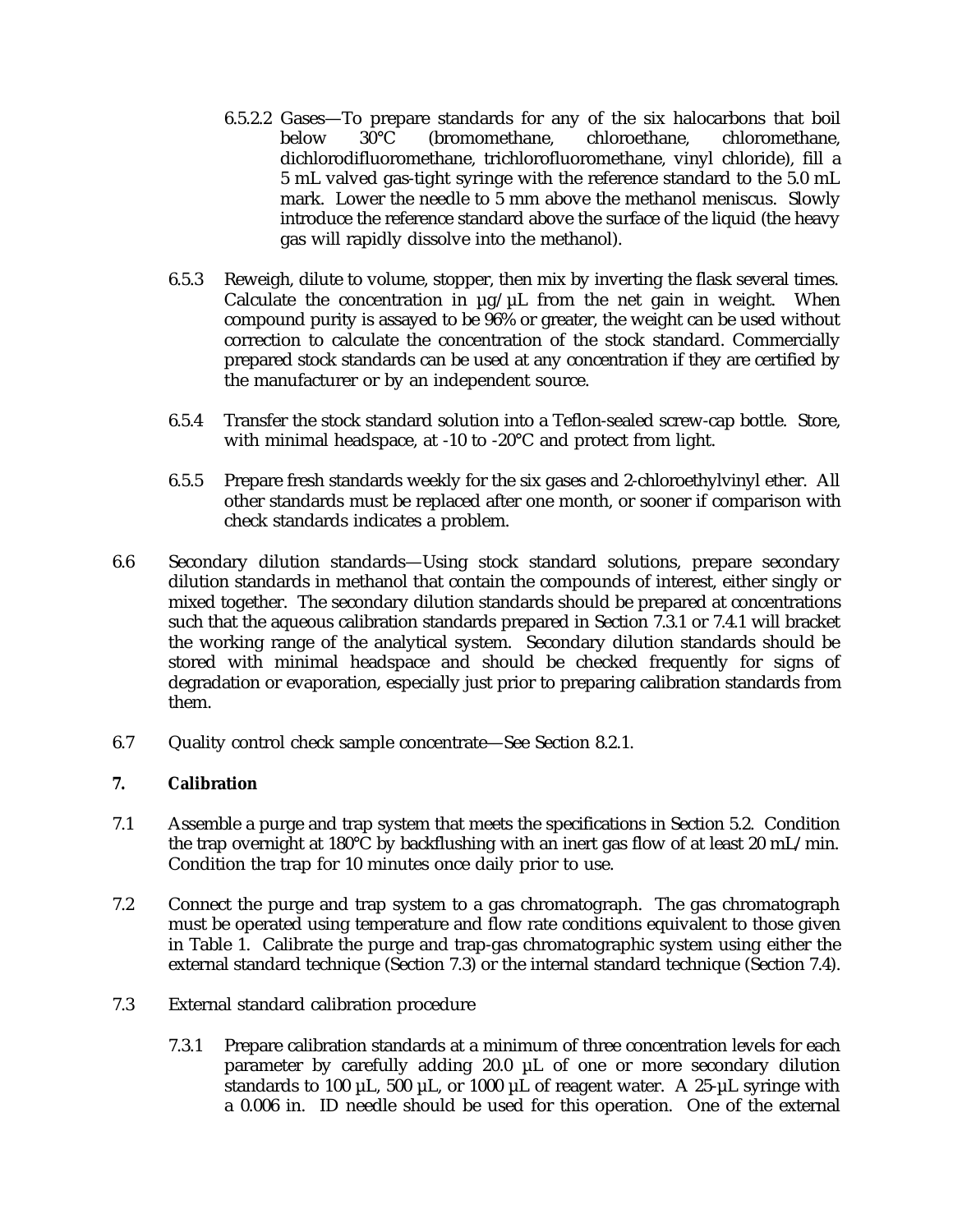standards should be at a concentration near, but above, the MDL (Table 1) and the other concentrations should correspond to the expected range of concentrations found in real samples or should define the working range of the detector. These aqueous standards can be stored up to 24 hours, if held in sealed vials with zero headspace as described in Section 9.2. If not so stored, they must be discarded after one hour.

- 7.3.2 Analyze each calibration standard according to Section 10, and tabulate peak height or area responses versus the concentration in the standard. The results can be used to prepare a calibration curve for each compound. Alternatively, if the ratio of response to concentration (calibration factor) is a constant over the working range (<10% relative standard deviation, RSD), linearity through the origin can be assumed and the average ratio or calibration factor can be used in place of a calibration curve.
- 7.4 Internal standard calibration procedure—To use this approach, the analyst must select one or more internal standards that are similar in analytical behavior to the compounds of interest. The analyst must further demonstrate that the measurement of the internal standard is not affected by method or matrix interferences. Because of these limitations, no internal standard can be suggested that is applicable to all samples. The compounds recommended for use as surrogate spikes in Section 8.7 have been used successfully as internal standards, because of their generally unique retention times.
	- 7.4.1 Prepare calibration standards at a minimum of three concentration levels for each parameter of interest as described in Section 7.3.1.
	- 7.4.2 Prepare a spiking solution containing each of the internal standards using the procedures described in Sections 6.5 and 6.6. It is recommended that the secondary dilution standard be prepared at a concentration of 15 µg/mL of each internal standard compound. The addition of 10 µL of this standard to 5.0 mL of sample or calibration standard would be equivalent to 30  $\mu$ g/L.
	- 7.4.3 Analyze each calibration standard according to Section 10, adding 10 µL of internal standard spiking solution directly to the syringe (Section 10.4). Tabulate peak height or area responses against concentration for each compound and internal standard, and calculate response factors (RF) for each compound using Equation 1.

*Equation 1*

$$
RF = \frac{(A_s) (C_{is})}{(A_{is}) (C_s)}
$$

where:

- $A_s$  = Response for the parameter to be measured.
- $A_{is}$  = Response for the internal standard.
- $C_{is}$  = Concentration of the internal standard.
- $C_s$  = Concentration of the parameter to be measured.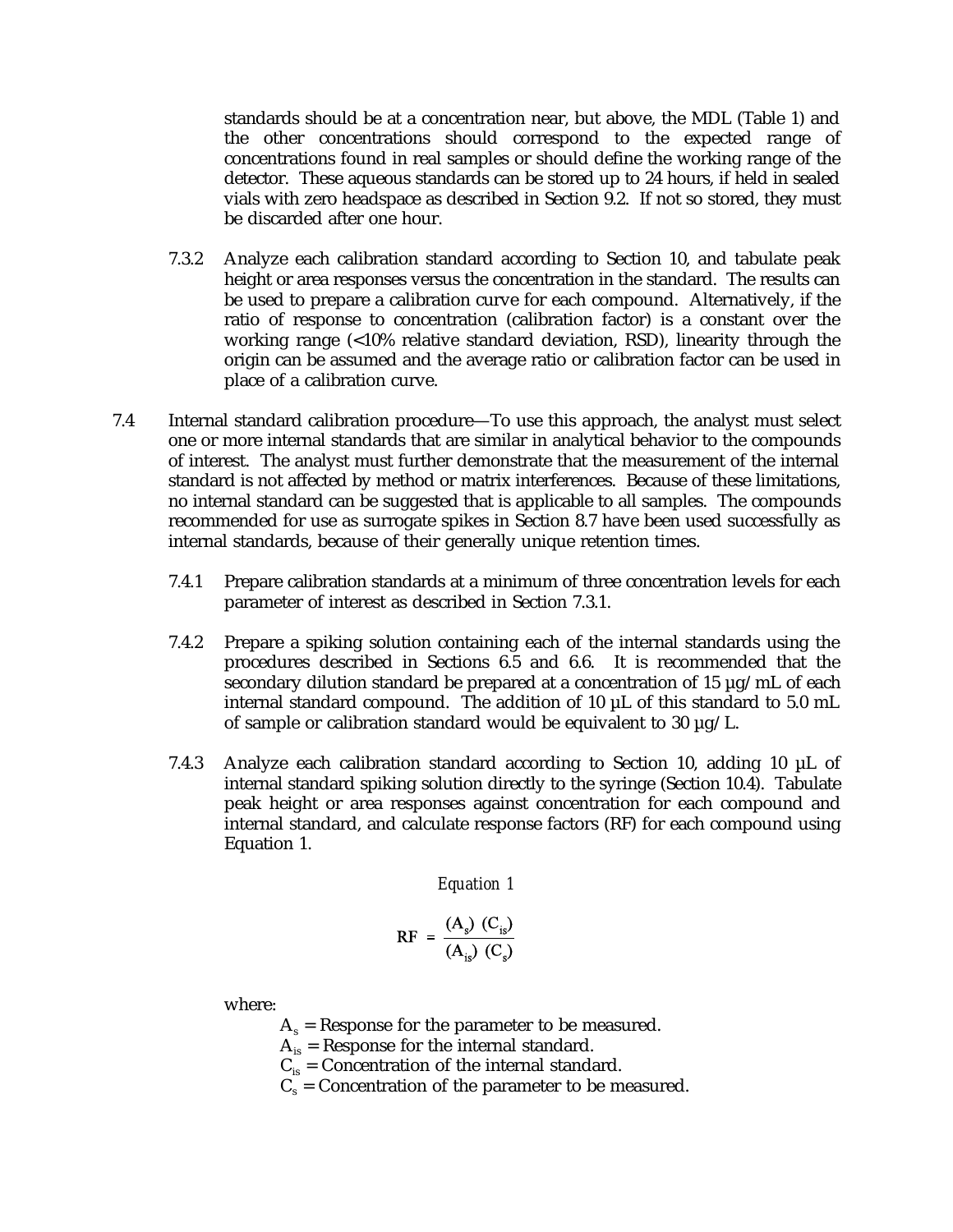If the RF value over the working range is a constant  $\left($  <10% RSD), the RF can be assumed to be invariant and the average RF can be used for calculations. Alternatively, the results can be used to plot a calibration curve of response ratios,  $\rm A_s/A_{is}$ , vs. concentration ratios  $\rm C_s$  / $\rm C_s$   $\hbox{^*}.$ 

- 7.5 The working calibration curve, calibration factor, or RF must be verified on each working day by the measurement of a QC check sample.
	- 7.5.1 Prepare the QC check sample as described in Section 8.2.2.
	- 7.5.2 Analyze the QC check sample according to Section 10.
	- 7.5.3 For each parameter, compare the response (Q) with the corresponding calibration acceptance criteria found in Table 2. If the responses for all parameters of interest fall within the designated ranges, analysis of actual samples can begin. If any individual Q falls outside the range, proceed according to Section 7.5.4.
		- *NOTE*: The large number of parameters in Table 2 present a substantial probability that one or more will not meet the calibration acceptance criteria when all parameters are analyzed.
	- 7.5.4 Repeat the test only for those parameters that failed to meet the calibration acceptance criteria. If the response for a parameter does not fall within the range in this second test, a new calibration curve, calibration factor, or RF must be prepared for that parameter according to Section 7.3 or 7.4.

### **8. Quality Control**

- 8.1 Each laboratory that uses this method is required to operate a formal quality control program. The minimum requirements of this program consist of an initial demonstration of laboratory capability and an ongoing analysis of spiked samples to evaluate and document data quality. The laboratory must maintain records to document the quality of data that is generated. Ongoing data quality checks are compared with established performance criteria to determine if the results of analyses meet the performance characteristics of the method. When results of sample spikes indicate atypical method performance, a quality control check standard must be analyzed to confirm that the measurements were performed in an in-control mode of operation.
	- 8.1.1 The analyst must make an initial, one-time, demonstration of the ability to generate acceptable accuracy and precision with this method. This ability is established as described in Section 8.2.
	- 8.1.2 In recognition of advances that are occurring in chromatography, the analyst is permitted certain options (detailed in Section 10.1) to improve the separations or lower the cost of measurements. Each time such a modification is made to the method, the analyst is required to repeat the procedure in Section 8.2.
	- 8.1.3 Each day, the analyst must analyze a reagent water blank to demonstrate that interferences from the analytical system are under control.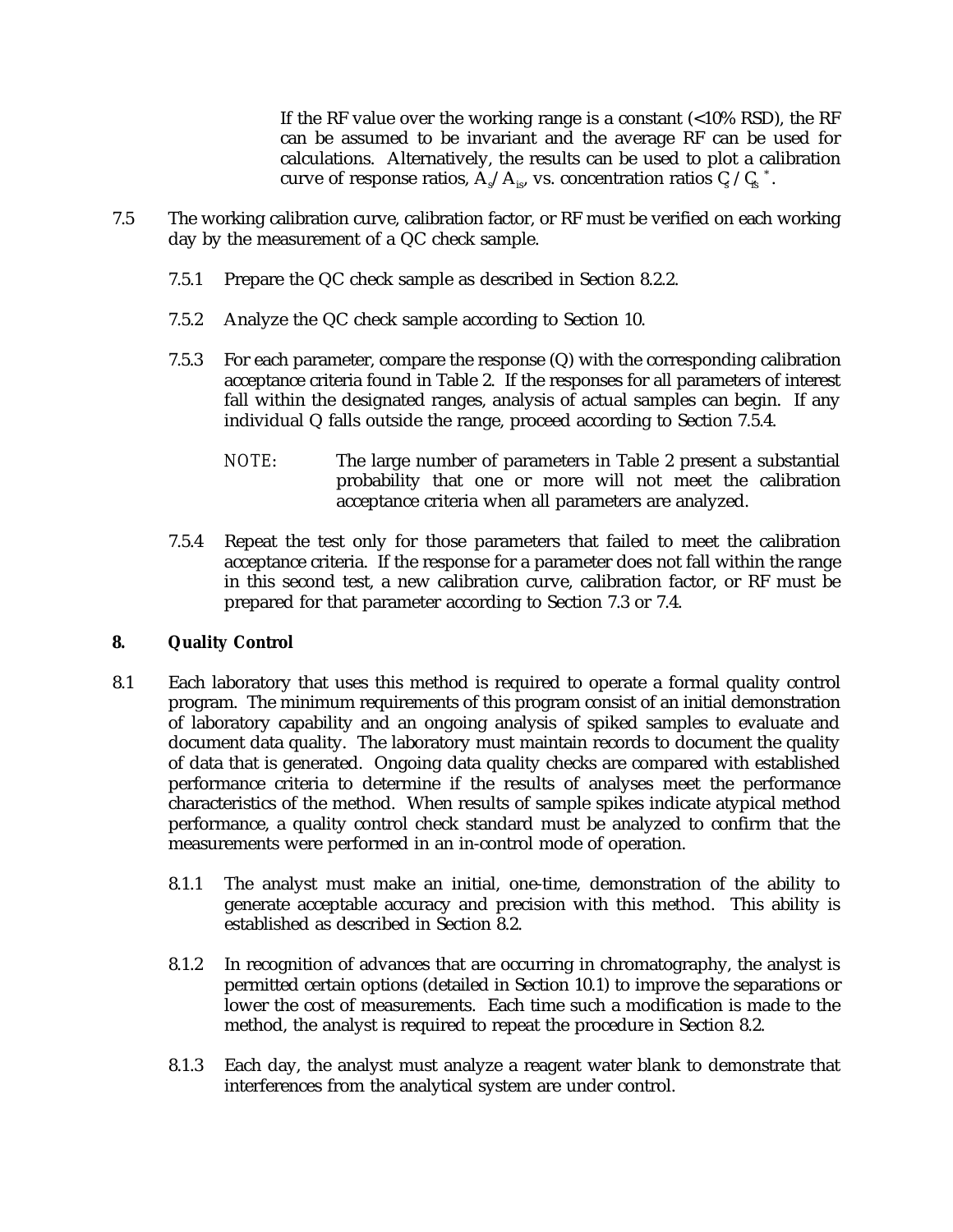- 8.1.4 The laboratory must, on an ongoing basis, spike and analyze a minimum of 10% of all samples to monitor and evaluate laboratory data quality. This procedure is described in Section 8.3.
- 8.1.5 The laboratory must, on an ongoing basis, demonstrate through the analyses of quality control check standards that the operation of the measurement system is in control. This procedure is described in Section 8.4. The frequency of the check standard analyses is equivalent to 10% of all samples analyzed but may be reduced if spike recoveries from samples (Section 8.3) meet all specified quality control criteria.
- 8.1.6 The laboratory must maintain performance records to document the quality of data that is generated. This procedure is described in Section 8.5.
- 8.2 To establish the ability to generate acceptable accuracy and precision, the analyst must perform the following operations.
	- 8.2.1 A quality control (QC) check sample concentrate is required containing each parameter of interest at a concentration of 10  $\mu$ g/mL in methanol. The QC check sample concentrate must be obtained from the U.S. Environmental Protection Agency, Environmental Monitoring and Support Laboratory in Cincinnati, Ohio, if available. If not available from that source, the QC check sample concentrate must be obtained from another external source. If not available from either source above, the QC check sample concentrate must be prepared by the laboratory using stock standards prepared independently from those used for calibration.
	- 8.2.2 Prepare a QC check sample to contain 20  $\mu$ g/L of each parameter by adding 200 µL of QC check sample concentrate to 100 mL of reagent water.
	- 8.2.3 Analyze four 5-mL aliquots of the well-mixed QC check sample according to Section 10.
	- 8.2.4 Calculate the average recovery  $(X)$  in  $\mu$ g/L, and the standard deviation of the recovery (s) in µg/L, for each parameter of interest using the four results.
	- 8.2.5 For each parameter compare s and  $\overline{X}$  with the corresponding acceptance criteria for precision and accuracy, respectively, found in Table 2. If s and  $\overline{X}$  for all parameters of interest meet the acceptance criteria, the system performance is acceptable and analysis of actual samples can begin. If any individual s exceeds the precision limit or any individual  $X$  falls outside the range for accuracy, then the system performance is unacceptable for that parameter.
		- *NOTE*: The large number of parameters in Table 2 present a substantial probability that one or more will fail at least one of the acceptance criteria when all parameters are analyzed.
	- 8.2.6 When one or more of the parameters tested fail at least one of the acceptance criteria, the analyst must proceed according to Section 8.2.6.1 or 8.2.6.2.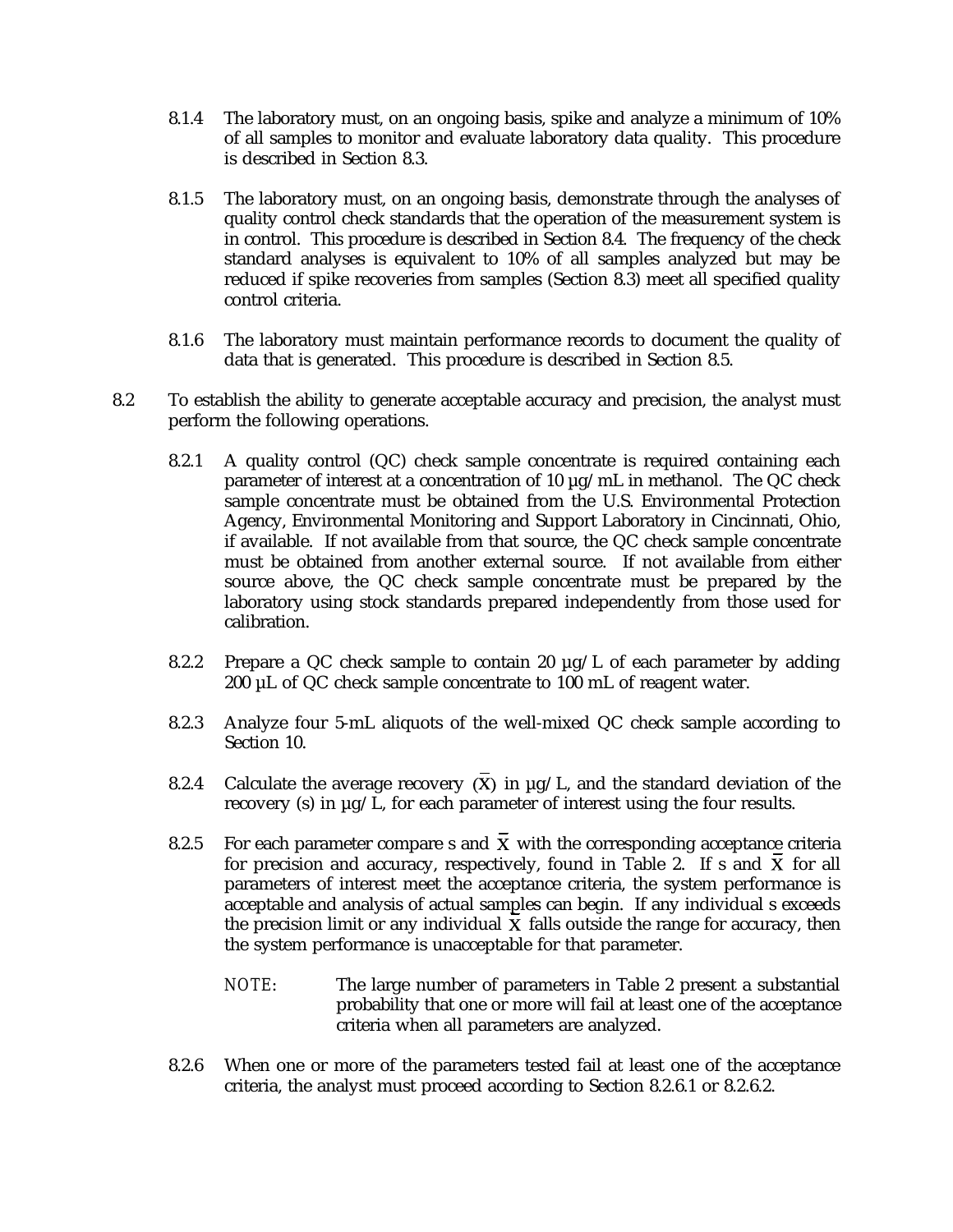- 8.2.6.1 Locate and correct the source of the problem and repeat the test for all parameters of interest beginning with Section 8.2.3.
- 8.2.6.2 Beginning with Section 8.2.3, repeat the test only for those parameters that failed to meet criteria. Repeated failure, however, will confirm a general problem with the measurement system. If this occurs, locate and correct the source of the problem and repeat the test for all compounds of interest beginning with Section 8.2.3.
- 8.3 The laboratory must, on an ongoing basis, spike at least 10% of the samples from each sample site being monitored to assess accuracy. For laboratories analyzing one to ten samples per month, at least one spiked sample per month is required.
	- 8.3.1 The concentration of the spike in the sample should be determined as follows:
		- 8.3.1.1 If, as in compliance monitoring, the concentration of a specific parameter in the sample is being checked against a regulatory concentration limit, the spike should be at that limit or one to five times higher than the background concentration determined in Section 8.3.2, whichever concentration would be larger.
		- 8.3.1.2 If the concentration of a specific parameter in the sample is not being checked against a limit specific to that parameter, the spike should be at  $20 \mu g/L$  or one to five times higher than the background concentration determined in Section 8.3.2, whichever concentration would be larger.
	- 8.3.2 Analyze one 5 mL sample aliquot to determine the background concentration (B) of each parameter. If necessary, prepare a new QC check sample concentrate (Section 8.2.1) appropriate for the background concentrations in the sample. Spike a second 5 mL sample aliquot with 10 µL of the QC check sample concentrate and analyze it to determine the concentration after spiking (A) of each parameter. Calculate each percent recovery (P) as  $100(A-B)\%$ /T, where T is the known true value of the spike.
	- 8.3.3 Compare the percent recovery (P) for each parameter with the corresponding QC acceptance criteria found in Table 2. These acceptance criteria were calculated to include an allowance for error in measurement of both the background and spike concentrations, assuming a spike to background ratio of 5:1. This error will be accounted for to the extent that the analyst's spike to background ratio approaches 5:1.<sup>7</sup> If spiking was performed at a concentration lower than 20  $\mu$ g/L, the analyst must use either the QC acceptance criteria in Table 2, or optional QC acceptance criteria calculated for the specific spike concentration. To calculate optional acceptance criteria for the recovery of a parameter: (1) Calculate accuracy (X*'*) using the equation in Table 3, substituting the spike concentration (T) for C; (2) calculate overall precision (S*'*) using the equation in Table 3, substituting  $X'$  for  $X$ ; (3) calculate the range for recovery at the spike concentration as (100 X*'*/T) ±2.44(100 S*'*/T)%.<sup>7</sup>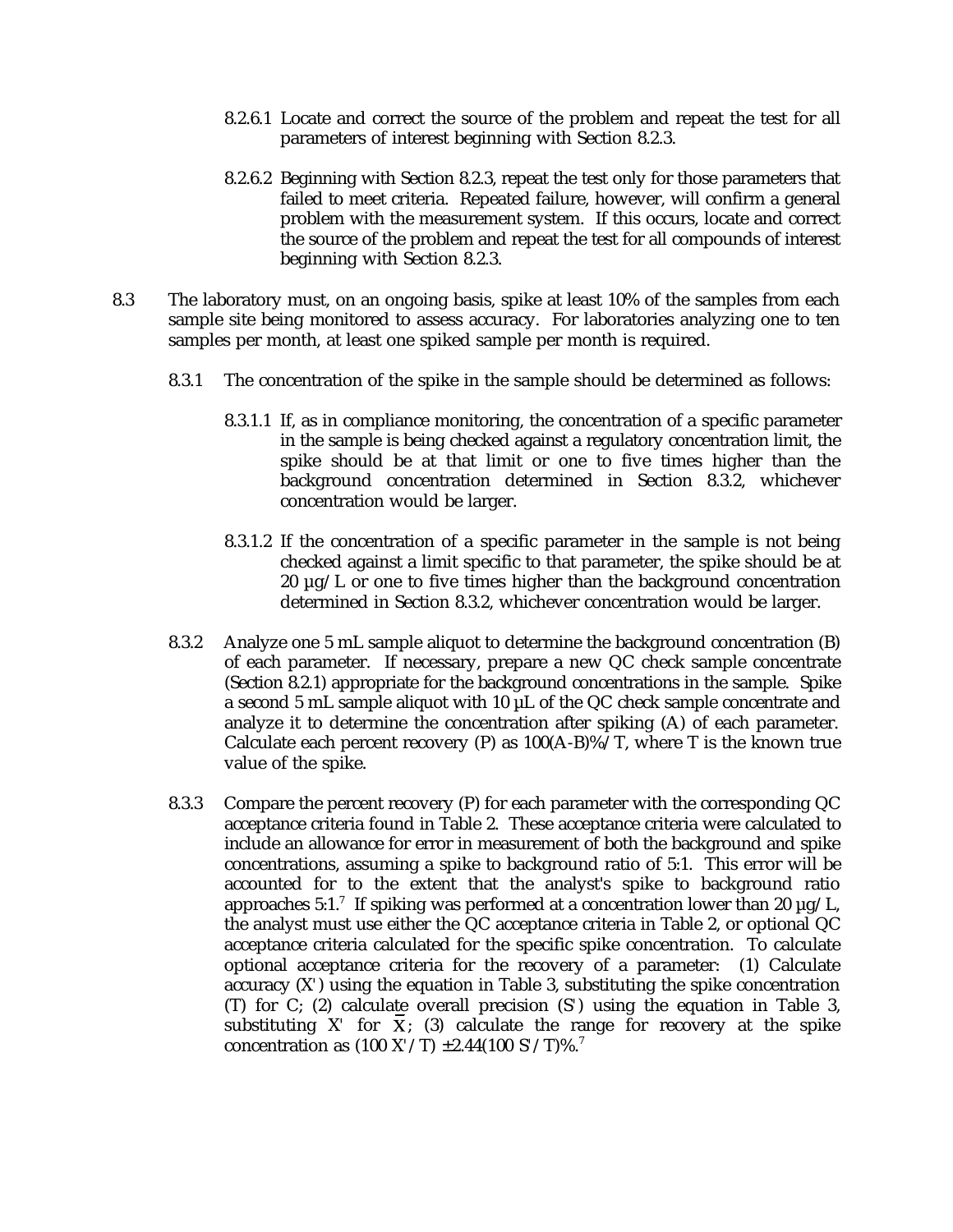- 8.3.4 If any individual P falls outside the designated range for recovery, that parameter has failed the acceptance criteria. A check standard containing each parameter that failed the criteria must be analyzed as described in Section 8.4.
- 8.4 If any parameter fails the acceptance criteria for recovery in Section 8.3, a QC check standard containing each parameter that failed must be prepared and analyzed.
	- *NOTE*: The frequency for the required analysis of a QC check standard will depend upon the number of parameters being simultaneously tested, the complexity of the sample matrix, and the performance of the laboratory. If the entire list of parameters in Table 2 must be measured in the sample in Section 8.3, the probability that the analysis of a QC check standard will be required is high. In this case the QC check standard should be routinely analyzed with the spiked sample.
	- 8.4.1 Prepare the QC check standard by adding 10  $\mu$ L of QC check sample concentrate (Section 8.2.1 or 8.3.2) to 5 mL of reagent water. The QC check standard needs only to contain the parameters that failed criteria in the test in Section 8.3.
	- 8.4.2 Analyze the QC check standard to determine the concentration measured (A) of each parameter. Calculate each percent recovery  $(P_s)$  as 100 (A/T)%, where T is the true value of the standard concentration.
	- 8.4.3 Compare the percent recovery  $(P)$  for each parameter with the corresponding QC acceptance criteria found in Table 2. Only parameters that failed the test in Section 8.3 need to be compared with these criteria. If the recovery of any such parameter falls outside the designated range, the laboratory performance for that parameter is judged to be out of control, and the problem must be immediately identified and corrected. The analytical result for that parameter in the unspiked sample is suspect and may not be reported for regulatory compliance purposes.
- 8.5 As part of the QC program for the laboratory, method accuracy for wastewater samples must be assessed and records must be maintained. After the analysis of five spiked wastewater samples as in Section 8.3, calculate the average percent recovery  $(P)$  and the standard deviation of the percent recovery  $(s_p)$ . Express the accuracy assessment as a percent recovery interval from **P**-2s<sub>p</sub> to **P**+2s<sub>p</sub> . If **P**=90% and  ${}_{p}$  =10%, for example, the accuracy interval is expressed as 70-110%. Update the accuracy assessment for each parameter on a regular basis (e.g., after each 5-10 new accuracy measurements).
- 8.6 It is recommended that the laboratory adopt additional quality assurance practices for use with this method. The specific practices that are most productive depend upon the needs of the laboratory and the nature of the samples. Field duplicates may be analyzed to assess the precision of the environmental measurements. When doubt exists over the identification of a peak on the chromatogram, confirmatory techniques such as gas chromatography with a dissimilar column, specific element detector, or mass spectrometer must be used. Whenever possible, the laboratory should analyze standard reference materials and participate in relevant performance evaluation studies.
- 8.7 The analyst should monitor both the performance of the analytical system and the effectiveness of the method in dealing with each sample matrix by spiking each sample,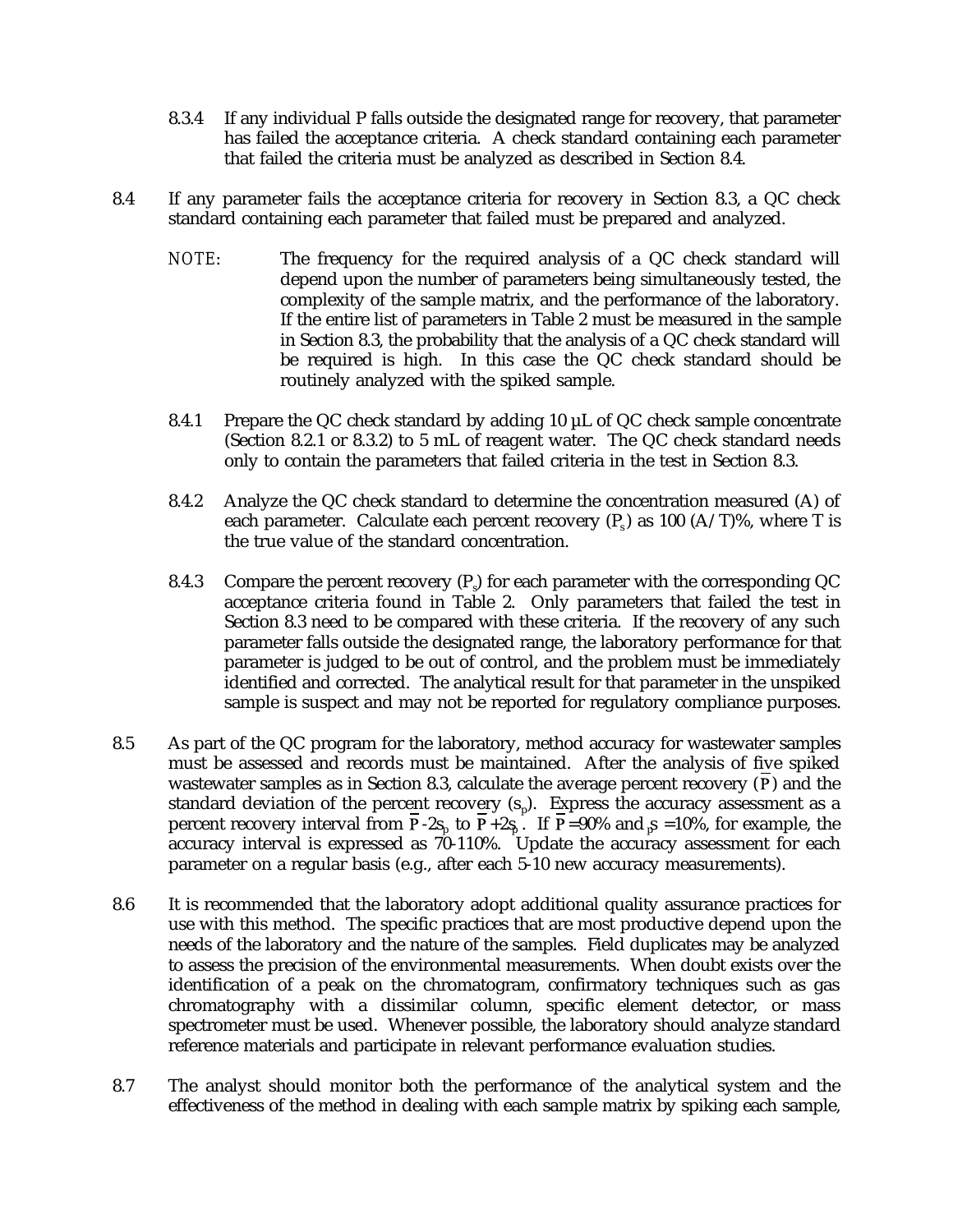standard, and reagent water blank with surrogate halocarbons. A combination of bromochloromethane, 2-bromo-1-chloropropane, and 1,4-dichlorobutane is recommended to encompass the range of the temperature program used in this method. From stock standard solutions prepared as in Section 6.5, add a volume to give 750 µg of each surrogate to 45 mL of reagent water contained in a 50 mL volumetric flask, mix and dilute to volume for a concentration of 15 ng/ $\mu$ L. Add 10  $\mu$ L of this surrogate spiking solution directly into the 5 mL syringe with every sample and reference standard analyzed. Prepare a fresh surrogate spiking solution on a weekly basis. If the internal standard calibration procedure is being used, the surrogate compounds may be added directly to the internal standard spiking solution (Section 7.4.2).

### **9. Sample Collection, Preservation, and Handling**

- 9.1 All samples must be iced or refrigerated from the time of collection until analysis. If the sample contains free or combined chlorine, add sodium thiosulfate preservative (10  $mg/40$  mL is sufficient for up to 5 ppm Cl<sub>2</sub>) to the empty sample bottle just prior to shipping to the sampling site. EPA Methods 330.4 and 330.5 may be used for measurement of residual chlorine.<sup>8</sup> Field test kits are available for this purpose.
- 9.2 Grab samples must be collected in glass containers having a total volume of at least 25 mL. Fill the sample bottle just to overflowing in such a manner that no air bubbles pass through the sample as the bottle is being filled. Seal the bottle so that no air bubbles are entrapped in it. If preservative has been added, shake vigorously for one minute. Maintain the hermetic seal on the sample bottle until time of analysis.
- 9.3 All samples must be analyzed within 14 days of collection.<sup>3</sup>

# **10. Procedure**

- 10.1 Table 1 summarizes the recommended operating conditions for the gas chromatograph. Included in this table are estimated retention times and MDL that can be achieved under these conditions. An example of the separations achieved by Column 1 is shown in Figure 5. Other packed columns, chromatographic conditions, or detectors may be used if the requirements of Section 8.2 are met.
- 10.2 Calibrate the system daily as described in Section 7.
- 10.3 Adjust the purge gas (nitrogen or helium) flow rate to 40 mL/min. Attach the trap inlet to the purging device, and set the purge and trap system to purge (Figure 3). Open the syringe valve located on the purging device sample introduction needle.
- 10.4 Allow the sample to come to ambient temperature prior to introducing it to the syringe. Remove the plunger from a 5 mL syringe and attach a closed syringe valve. Open the sample bottle (or standard) and carefully pour the sample into the syringe barrel to just short of overflowing. Replace the syringe plunger and compress the sample. Open the syringe valve and vent any residual air while adjusting the sample volume to 5.0 mL. Since this process of taking an aliquot destroys the validity of the sample for future analysis, the analyst should fill a second syringe at this time to protect against possible loss of data. Add 10.0 µL of the surrogate spiking solution (Section 8.7) and 10.0 µL of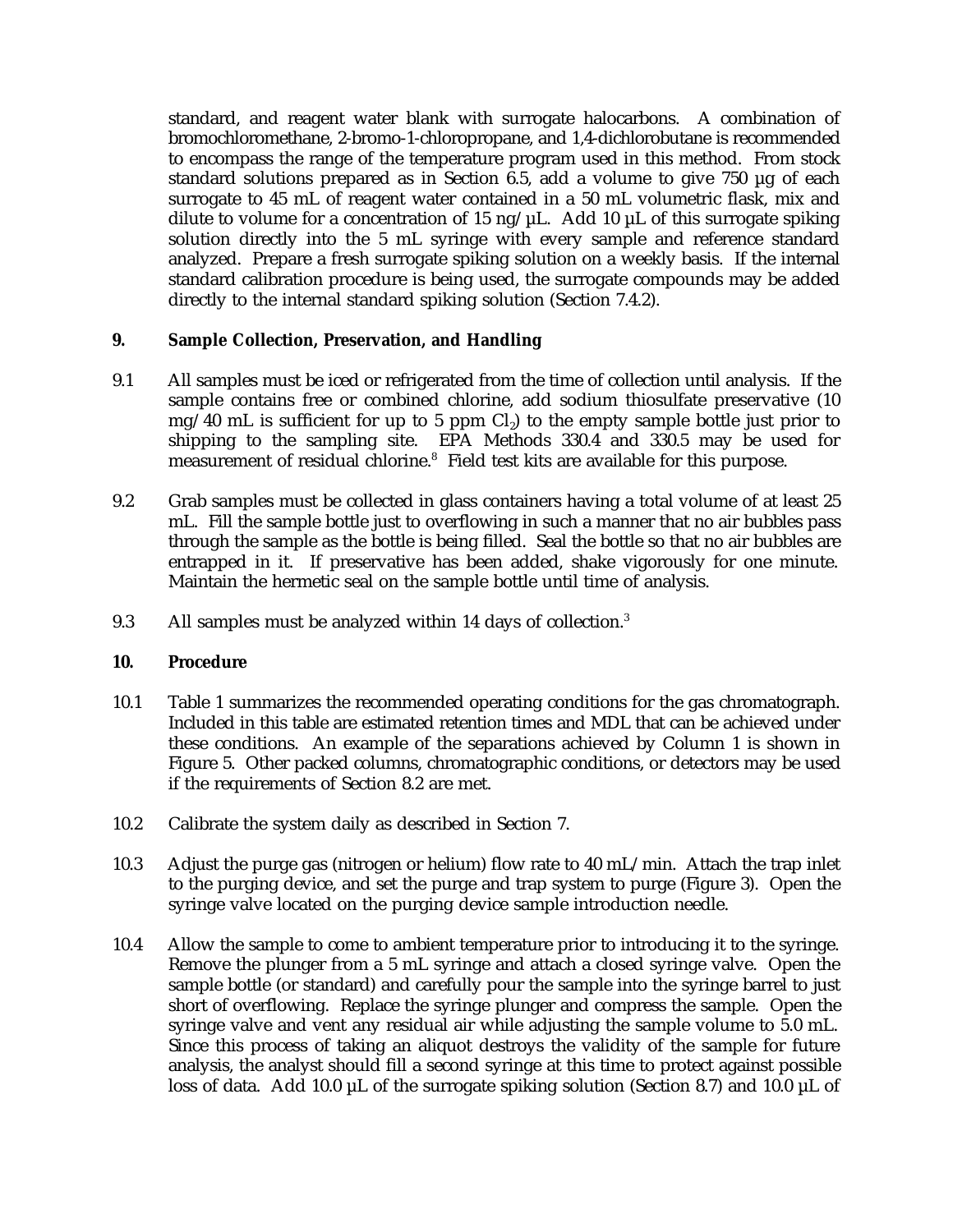the internal standard spiking solution (Section 7.4.2), if applicable, through the valve bore, then close the valve.

- 10.5 Attach the syringe-syringe valve assembly to the syringe valve on the purging device. Open the syringe valves and inject the sample into the purging chamber.
- 10.6 Close both valves and purge the sample for  $11.0 \pm 0.1$  minute at ambient temperature.
- 10.7 After the 11-minute purge time, attach the trap to the chromatograph, adjust the purge and trap system to the desorb mode (Figure 4), and begin to temperature program the gas chromatograph. Introduce the trapped materials to the GC column by rapidly heating the trap to 180°C while backflushing the trap with an inert gas between 20 and 60 mL/min for four minutes. If rapid heating of the trap cannot be achieved, the GC column must be used as a secondary trap by cooling it to 30°C (subambient temperature, if poor peak geometry or random retention time problems persist) instead of the initial program temperature of 45°C.
- 10.8 While the trap is being desorbed into the gas chromatograph, empty the purging chamber using the sample introduction syringe. Wash the chamber with two 5 mL flushes of reagent water.
- 10.9 After desorbing the sample for four minutes, recondition the trap by returning the purge and trap system to the purge mode. Wait 15 seconds then close the syringe valve on the purging device to begin gas flow through the trap. The trap temperature should be maintained at 180°C. After approximately seven minutes, turn off the trap heater and open the syringe valve to stop the gas flow through the trap. When the trap is cool, the next sample can be analyzed.
- 10.10 Identify the parameters in the sample by comparing the retention times of the peaks in the sample chromatogram with those of the peaks in standard chromatograms. The width of the retention time window used to make identifications should be based upon measurements of actual retention time variations of standards over the course of a day. Three times the standard deviation of a retention time for a compound can be used to calculate a suggested window size; however, the experience of the analyst should weigh heavily in the interpretation of chromatograms.
- 10.11 If the response for a peak exceeds the working range of the system, prepare a dilution of the sample with reagent water from the aliquot in the second syringe and reanalyze.

### **11. Calculations**

- 11.1 Determine the concentration of individual compounds in the sample.
	- 11.1.1 If the external standard calibration procedure is used, calculate the concentration of the parameter being measured from the peak response using the calibration curve or calibration factor determined in Section 7.3.2.
	- 11.1.2 If the internal standard calibration procedure is used, calculate the concentration in the sample using the response factor (RF) determined in Section 7.4.3 and Equation 2.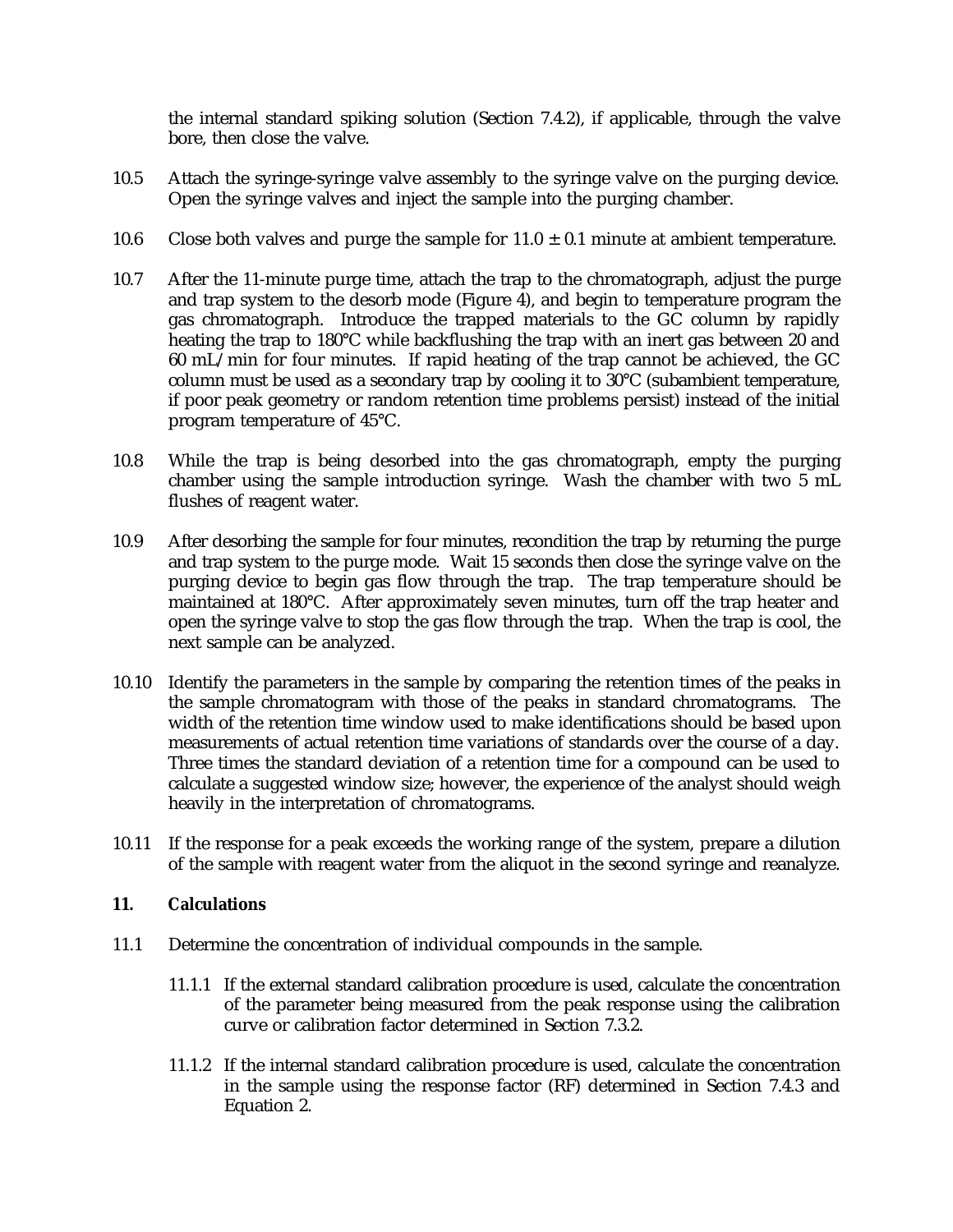*Equation 2*

Concentration (µg/L) = 
$$
\frac{(A_s) (C_{is})}{(A_{is}) (RF)}
$$

where:

- $A_s$  = Response for the parameter to be measured.
- $A_{is}$  = Response for the internal standard.
- $C_{iS}$  = Concentration of the internal standard.
- 11.2 Report results in µg/L without correction for recovery data. All QC data obtained should be reported with the sample results.

### **12. Method Performance**

- 12.1 The method detection limit (MDL) is defined as the minimum concentration of a substance that can be measured and reported with 99% confidence that the value is above zero.<sup>1</sup> The MDL concentration listed in Table 1 were obtained using reagent water. Similar results were achieved using representative wastewaters. The MDL actually achieved in a given analysis will vary depending on instrument sensitivity and matrix effects.
- 12.2 This method is recommended for use in the concentration range from the MDL to 1000 x MDL. Direct aqueous injection techniques should be used to measure concentration levels above 1000 x MDL.
- 12.3 This method was tested by 20 laboratories using reagent water, drinking water, surface water, and three industrial wastewaters spiked at six concentrations over the range 8.0-  $500 \mu g/L$ . Single operator precision, overall precision, and method accuracy were found to be directly related to the concentration of the parameter and essentially independent of the sample matrix. Linear equations to describe these relationships are presented in Table 3.

### **References**

- 1. 40 CFR Part 136, Appendix B.
- 2. Bellar, T.A., and Lichtenberg, J.J. "Determining Volatile Organics at Microgram-per-Litre-Levels by Gas Chromatography," *Journal of the American Water Works Association, 66,* 739 (1974).
- 3. Bellar, T.A., and Lichtenberg, J.J. "Semi-Automated Headspace Analysis of Drinking Waters and Industrial Waters for Purgeable Volatile Organic Compounds," Proceedings from Symposium on Measurement of Organic Pollutants in Water and Wastewater, American Society for Testing and Materials, STP 686, C.E. Van Hall, editor, 1978.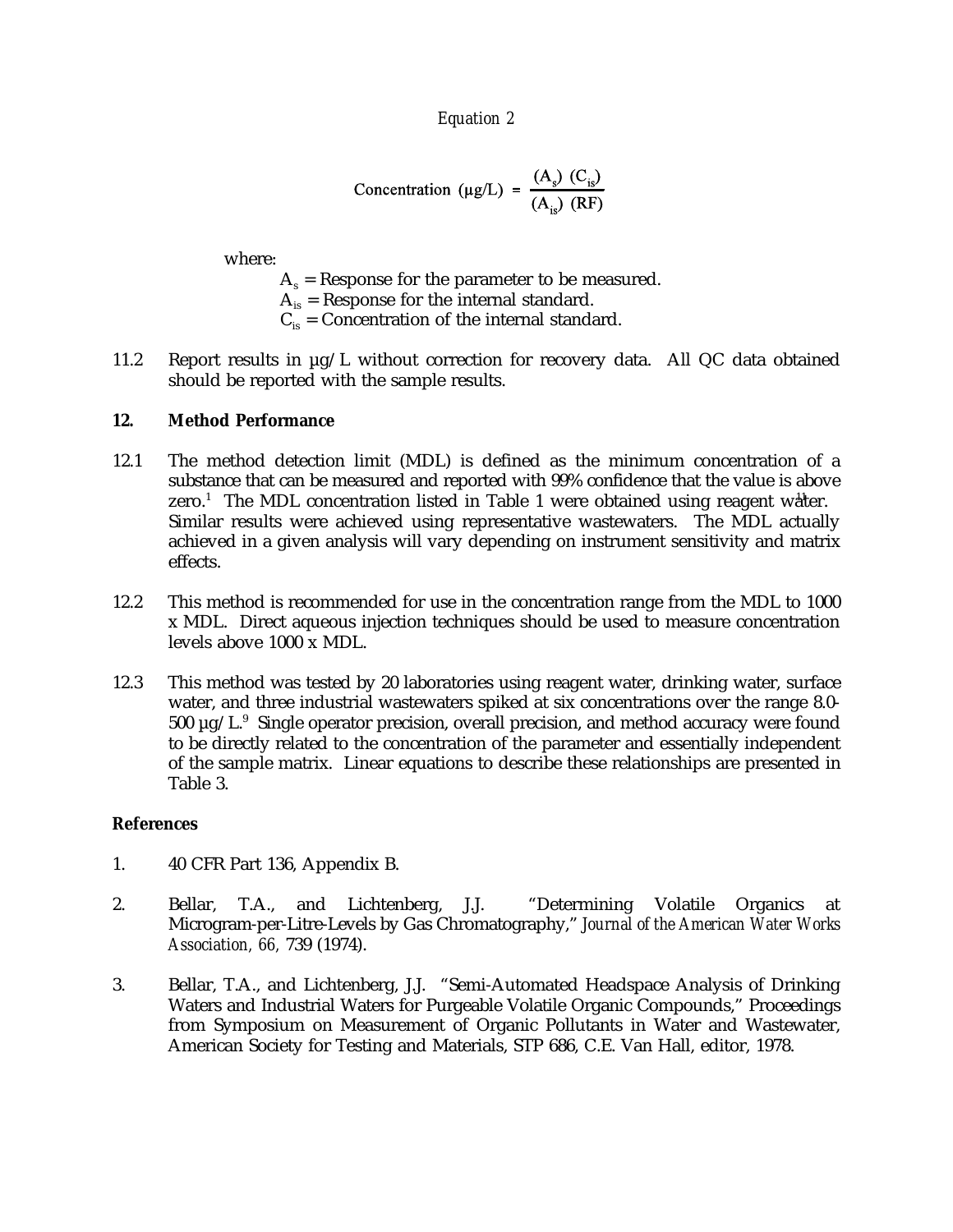- 4. "Carcinogens-Working With Carcinogens," Department of Health, Education, and Welfare, Public Health Service, Center for Disease Control, National Institute for Occupational Safety and Health, Publication No. 77-206, August 1977.
- 5. "OSHA Safety and Health Standards, General Industry" (29 CFR Part 1910), Occupational Safety and Health Administration, OSHA 2206 (Revised, January 1976).
- 6. "Safety in Academic Chemistry Laboratories," American Chemical Society Publication, Committee on Chemical Safety, 3rd Edition, 1979.
- 7. Provost, L.P., and Elder, R.S. "Interpretation of Percent Recovery Data," *American Laboratory, 15,* 58-63 (1983). (The value 2.44 used in the equation in Section 8.3.3 is two times the value 1.22 derived in this report.)
- 8. "Methods 330.4 (Titrimetric, DPD-FAS) and 330.5 (Spectrophotometric, DPD) for Chlorine, Total Residual," Methods for Chemical Analysis of Water and Wastes, EPA 600/4-79-020, U.S. Environmental Protection Agency, Environmental Monitoring and Support Laboratory, Cincinnati, Ohio 45268, March 1979.
- 9. "EPA Method Study 24, Method 601-Purgeable Halocarbons by the Purge and Trap Method," EPA 600/4-84-064, National Technical Information Service, PB84-212448, Springfield, Virginia 22161, July 1984.
- 10. "Method Validation Data for EPA Method 601," Memorandum from B. Potter, U.S. Environmental Protection Agency, Environmental Monitoring and Support Laboratory, Cincinnati, Ohio 45268, November 10, 1983.
- 11. Bellar, T. A. Unpublished data, U.S. Environmental Protection Agency, Environmental Monitoring and Support Laboratory, Cincinnati, Ohio 45268, 1981.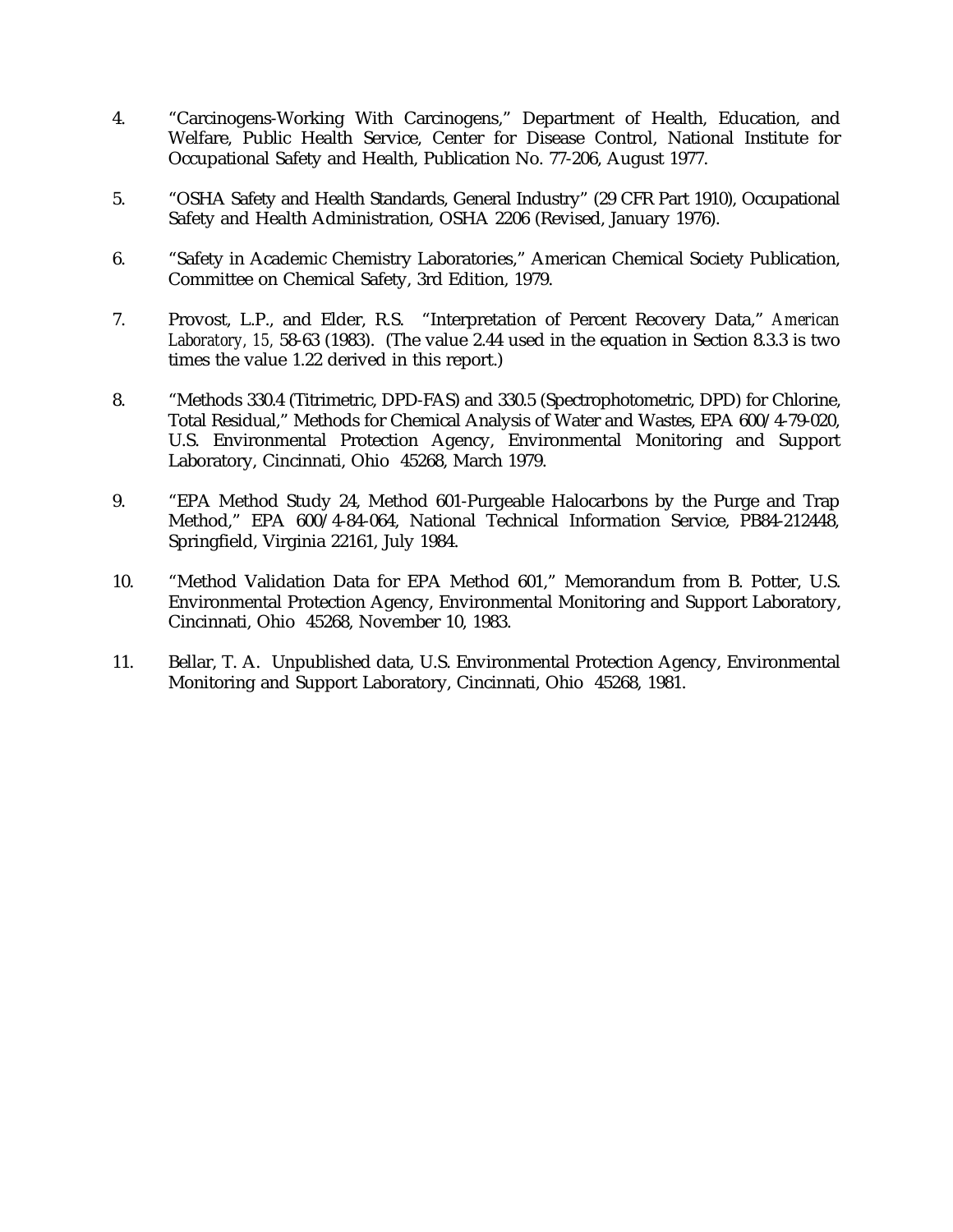| <b>Parameter</b>          | <b>Retention time (min)</b> | <b>Method detection</b> |              |
|---------------------------|-----------------------------|-------------------------|--------------|
|                           | Column 1                    | Column 2                | limit (µg/L) |
| Chloromethane             | 1.50                        | 5.28                    | 0.08         |
| Bromomethane              | 2.17                        | 7.05                    | 1.18         |
| Dichlorodifluoromethane   | 2.62                        | nd                      | 1.81         |
| Vinyl chloride            | 2.67                        | 5.28                    | 0.18         |
| Chloroethane              | 3.33                        | 8.68                    | 0.52         |
| Methylene chloride        | 5.25                        | 10.1                    | 0.25         |
| Trichlorofluoromethane    | 7.18                        | nd                      | nd           |
| 1,1-Dichloroethene        | 7.93                        | 7.72                    | 0.13         |
| 1,1-Dichloroethane        | 9.30                        | 12.6                    | 0.07         |
| trans-1,2-Dichloroethene  | 10.1                        | 9.38                    | 0.10         |
| Chloroform                | 10.7                        | 12.1                    | 0.05         |
| 1,2-Dichloroethane        | 11.4                        | 15.4                    | 0.03         |
| 1,1,1-Trichloroethane     | 12.6                        | 13.1                    | 0.03         |
| Carbon tetrachloride      | 13.0                        | 14.4                    | 0.12         |
| Bromodichloromethane      | 13.7                        | 14.6                    | 0.10         |
| 1,2-Dichloropropane       | 14.9                        | 16.6                    | 0.04         |
| cis-1,3-Dichloropropene   | 15.2                        | 16.6                    | 0.34         |
| Trichloroethene           | 15.8                        | 13.1                    | 0.12         |
| Dibromochloromethane      | 16.5                        | 16.6                    | 0.09         |
| 1,1,2-Trichloroethane     | 16.5                        | 18.1                    | 0.02         |
| trans-1,3-Dichloropropene | 16.5                        | 18.0                    | 0.20         |
| 2-Chloroethylvinyl ether  | 18.0                        | nd                      | 0.13         |
| Bromoform                 | 19.2                        | 19.2                    | 0.20         |
| 1,1,2,2-Tetrachloroethane | 21.6                        | nd                      | 0.03         |
| Tetrachloroethene         | 21.7                        | 15.0                    | 0.03         |
| Chlorobenzene             | 24.2                        | 18.8                    | 0.25         |
| 1,3-Dichlorobenzene       | 34.0                        | 22.4                    | 0.32         |
| 1,2-Dichlorobenzene       | 34.9                        | 23.5                    | 0.15         |
| 1,4-Dichlorobenzene       | 35.4                        | 22.3                    | 0.24         |

**Table 1—Chromatographic Conditions and Method Detection Limits**

Column 1 conditions: Carbopack B (60/80 mesh) coated with 1% SP-1000 packed in an 8 ft x 0.1 in. ID stainless steel or glass column with helium carrier gas at 40 mL/min flow rate. Column temperature held at 45°C for three minutes then programmed at 8°C/min to 220°C and held for 15 minutes.

Column 2 conditions: Porisil-C (100/120 mesh) coated with n-octane packed in a 6 ft x 0.1 in. ID stainless steel or glass column with helium carrier gas at 40 mL/min flow rate. Column temperature held at 50°C for three minutes then programmed at 6°C/min to 170°C and held for four minutes.

nd = not determined.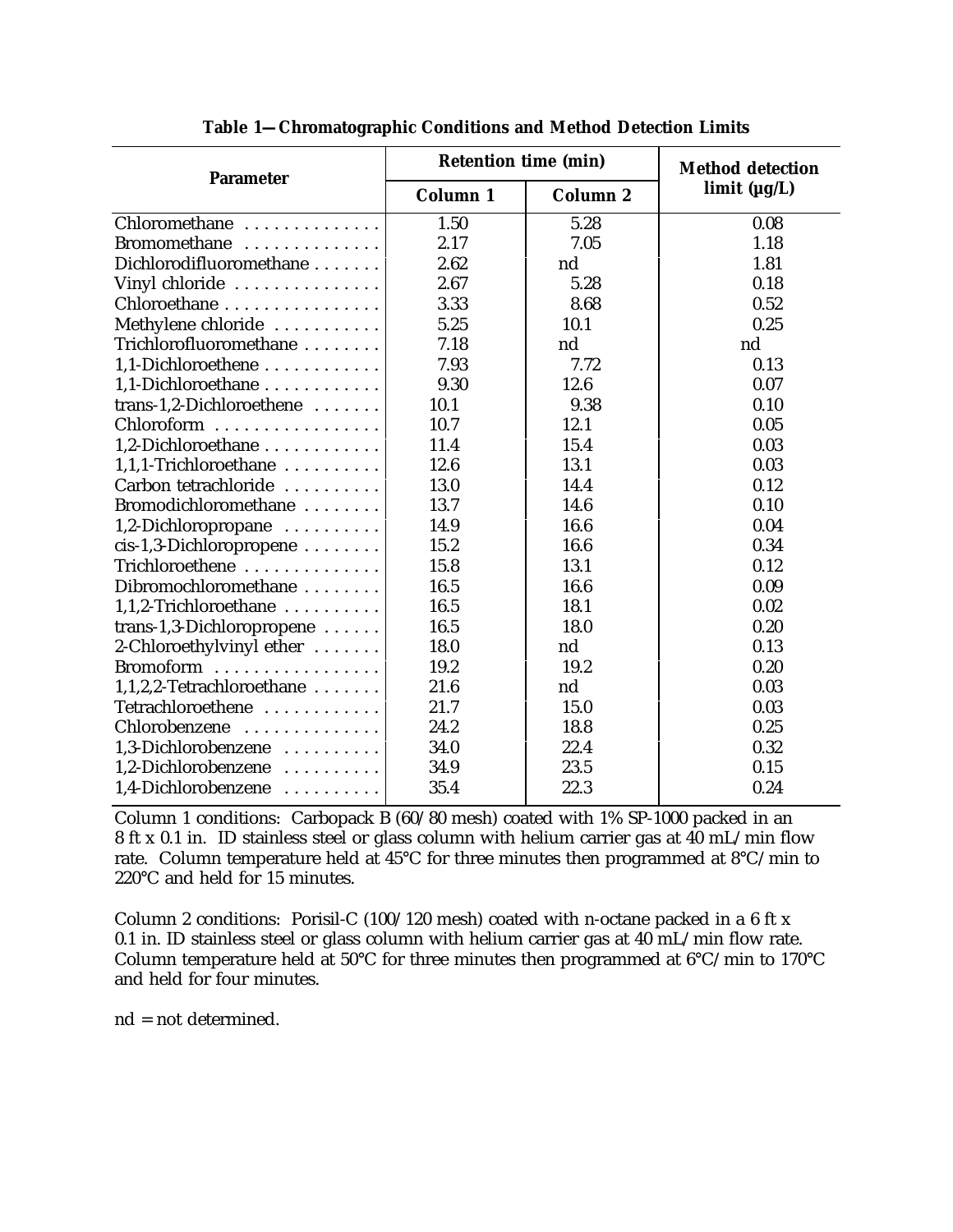| <b>Parameter</b>             | Range for Q<br>$(\mu g/L)$ | Limit for s<br>$(\mu g/L)$ | Range for X<br>$(\mu g/L)$ | Range P,<br>$P_s$ (%) |
|------------------------------|----------------------------|----------------------------|----------------------------|-----------------------|
| Bromodichloromethane         | 15.2-24.8                  | 4.3                        | $10.7 - 32.0$              | 42-172                |
| Bromoform                    | 14.7-25.3                  | 4.7                        | 5.0-29.3                   | 13-159                |
| Bromomethane                 | 11.7-28.3                  | 7.6                        | $3.4 - 24.5$               | D-144                 |
| Carbon tetrachloride         | 13.7-26.3                  | 5.6                        | 11.8-25.3                  | 43-143                |
| Chlorobenzene                | 14.4-25.6                  | 5.0                        | $10.2 - 27.4$              | 38-150                |
| Chloroethane                 | 15.4-24.6                  | 4.4                        | 11.3-25.2                  | 46-137                |
| 2-Chloroethylvinyl ether     | $12.0 - 28.0$              | 8.3                        | $4.5 - 35.5$               | 14-186                |
| Chloroform                   | 15.0-25.0                  | 4.5                        | 12.4-24.0                  | 49-133                |
| Chloromethane                | 11.9-28.1                  | 7.4                        | D-34.9                     | D-193                 |
| Dibromochloromethane         | 13.1-26.9                  | 6.3                        | $7.9 - 35.1$               | 24-191                |
| 1,2-Dichlorobenzene          | 14.0-26.0                  | 5.5                        | $1.7 - 38.9$               | $D-208$               |
| 1,3-Dichlorobenzene          | $9.9 - 30.1$               | 9.1                        | $6.2 - 32.6$               | $7 - 187$             |
| 1,4-Dichlorobenzene          | 13.9-26.1                  | 5.5                        | $11.5 - 25.5$              | 42-143                |
| 1,1-Dichloroethane           | 16.8-23.2                  | 3.2                        | 11.2-24.6                  | 47-132                |
| 1,2-Dichloroethane           | 14.3-25.7                  | 5.2                        | 13.0-26.5                  | 51-147                |
| 1,1-Dichloroethene           | 12.6-27.4                  | 6.6                        | $10.2 - 27.3$              | 28-167                |
| trans-1,2-Dichloroethene     | 12.8-27.2                  | 6.4                        | 11.4-27.1                  | 38-155                |
| 1,2-Dichloropropane          | 14.8-25.2                  | 5.2                        | $10.1 - 29.9$              | 44-156                |
| cis-1,3-Dichloropropene      | 12.8-27.2                  | 7.3                        | $6.2 - 33.8$               | 22-178                |
| trans-1,3-Dichloropropene    | 12.8-27.2                  | 7.3                        | $6.2 - 33.8$               | 22-178                |
| Methylene chloride           | 15.5-24.5                  | 4.0                        | $7.0 - 27.6$               | 25-162                |
| $1,1,2,2$ -Tetrachloroethane | $9.8 - 30.2$               | 9.2                        | $6.6 - 31.8$               | 8-184                 |
| Tetrachloroethene            | 14.0-26.0                  | 5.4                        | $8.1 - 29.6$               | 26-162                |
| 1,1,1-Trichloroethane        | 14.2-25.8                  | 4.9                        | 10.8-24.8                  | 41-138                |
| 1,1,2-Trichloroethane        | 15.7-24.3                  | 3.9                        | $9.6 - 25.4$               | 39-136                |
| Trichloroethene              | 15.4-24.6                  | 4.2                        | $9.2 - 26.6$               | 35-146                |
| Trichlorofluoromethane       | 13.3-26.7                  | 6.0                        | $7.4 - 28.1$               | 21-156                |
| Vinyl chloride               | 13.7-26.3                  | 5.7                        | 8.2-29.9                   | 28-163                |

**Table 2—-Calibration and QC Acceptance Criteria—Method 601<sup>a</sup>**

<sup>a</sup>Criteria were calculated assuming a QC check sample concentration of 20  $\mu$ g/L.

 $Q =$  Concentration measured in  $\overline{QC}$  check sample, in  $\mu g/L$  (Section 7.5.3).

 $s =$  Standard deviation of four recovery measurements, in  $\mu$ g/L (Section 8.2.4).

 $\overline{X}$  = Average recovery for four recovery measurements, in  $\mu$ g/L (Section 8.2.4).

P,  $P_s$  = Percent recovery measured (Section 8.3.2, Section 8.4.2).

 $D =$  Detected; result must be greater than zero.

*NOTE*: These criteria are based directly upon the method performance data in Table 3. Where necessary, the limits for recovery have been broadened to assure applicability of the limits to concentrations below those used to develop Table 3.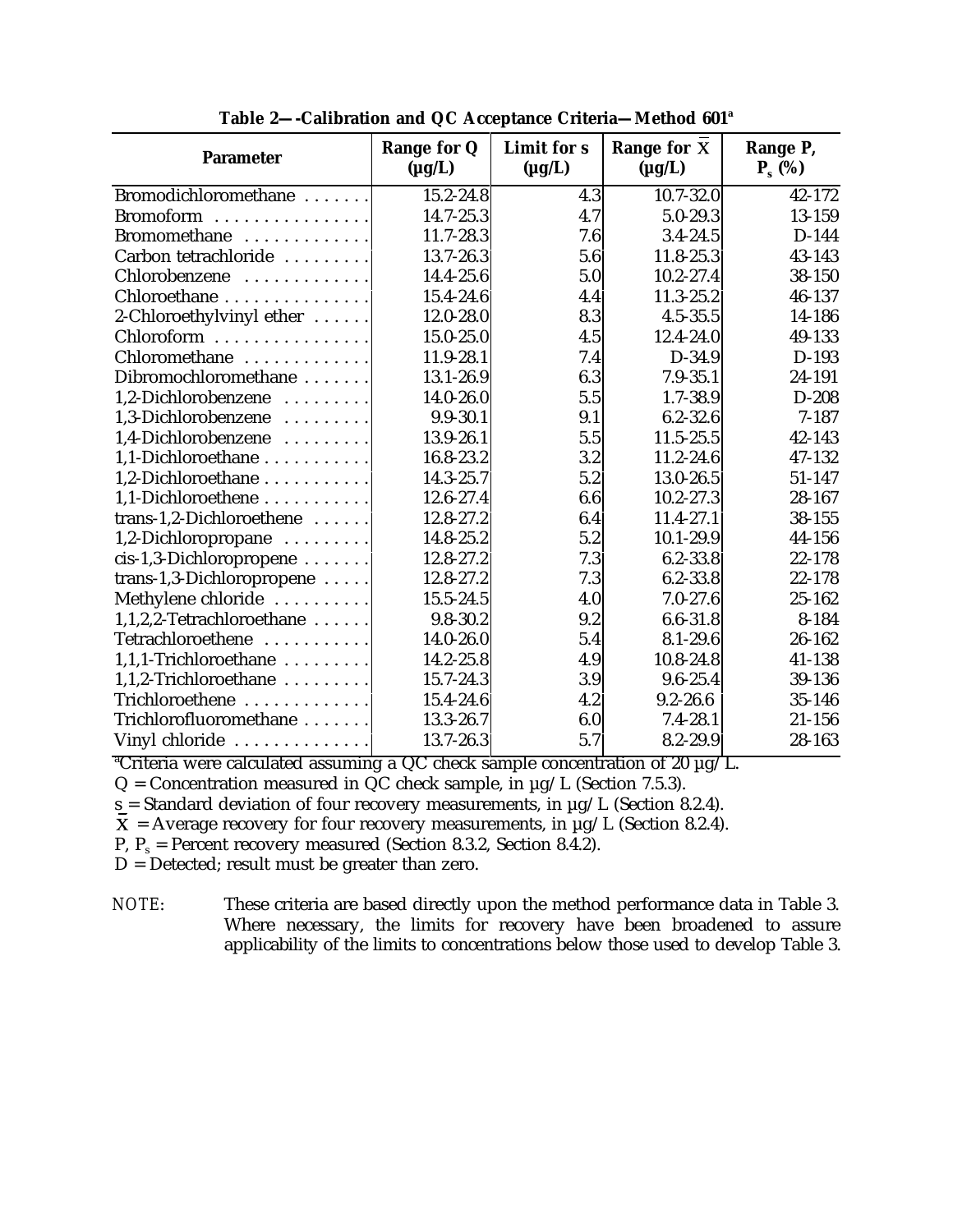| <b>Parameter</b>                                        | Accuracy, as<br>recovery, $X'$ ( $\mu g/L$ ) | <b>Single analyst</b><br>precision, $s_r'$ ( $\mu g/L$ ) | Overall precision,<br>$S'$ ( $\mu$ g/L) |
|---------------------------------------------------------|----------------------------------------------|----------------------------------------------------------|-----------------------------------------|
| Bromodichloromethane  1.12C - 1.02                      |                                              | $0.11 \text{ X} + 0.04$                                  | $0.20 \text{ X} + 1.00$                 |
| Bromoform $\ldots \ldots \ldots \ldots$   0.96C - 2.05  |                                              | $0.12 \text{ X} + 0.58$                                  | $0.21 X+2.41$                           |
| Bromomethane $\ldots \ldots \ldots \ldots$ 0.76C - 1.27 |                                              | $0.28 \text{ X} + 0.27$                                  | $0.36 \text{ X} + 0.94$                 |
| Carbon tetrachloride    0.98C - 1.04                    |                                              | $0.15 \text{ X} + 0.38$                                  | $0.20 \text{ X} + 0.39$                 |
| Chlorobenzene $\ldots \ldots \ldots$ . [1.00C - 1.23]   |                                              | $0.15$ X - $0.02$                                        | $0.18$ X + 1.21                         |
| Choroethane $\ldots \ldots \ldots \ldots$ 0.99C - 1.53  |                                              | $0.14$ X - $0.13$                                        | $0.17$ X+0.63                           |
| 2-Chloroethylvinyl ether <sup>a</sup> 1.00C             |                                              | $0.20\text{ X}$                                          | $0.35\text{ X}$                         |
| Chloroform $\ldots \ldots \ldots \ldots$   0.93C - 0.39 |                                              | $0.13 \text{ X} + 0.15$                                  | $0.19$ X - $0.02$                       |
| Chloromethane $\ldots \ldots \ldots$   0.77C+0.18       |                                              | $0.28$ X - $0.31$                                        | $0.52$ X+1.31                           |
| Dibromochloromethane $\ldots$   0.94C+2.72              |                                              | $0.11$ X+1.10                                            | $0.24$ X+1.68                           |
| 1,2-Dichlorobenzene $\ldots \ldots$ 0.93C+1.70          |                                              | $0.20 \text{ X} + 0.97$                                  | $0.13$ X+6.13                           |
| 1,3-Dichlorobenzene $\ldots \ldots$ 0.95C+0.43          |                                              | $0.14 \text{ X}+2.33$                                    | $0.26 \text{ X} + 2.34$                 |
| 1,4-Dichlorobenzene $\ldots \ldots$ 0.93C - 0.09        |                                              | $0.15 X+0.29$                                            | $0.20 \text{ X} + 0.41$                 |
| 1,1-Dichloroethane 0.95C - 1.08                         |                                              | $0.09 \text{ X} + 0.17$                                  | $0.14 \text{ X} + 0.94$                 |
| 1,2-Dichloroethane $\ldots \ldots$ . $ 1.04C - 1.06 $   |                                              | $0.11 \text{ X} + 0.70$                                  | $0.15 \text{ X} + 0.94$                 |
| 1,1-Dichloroethene $\ldots \ldots$ . 0.98C - 0.87       |                                              | $0.21$ X - $0.23$                                        | $0.29$ X - $0.40$                       |
| trans-1,2-Dichloroethene $\ldots$ 0.97C - 0.16          |                                              | $0.11$ X+1.46                                            | $0.17$ X + 1.46                         |
| 1,2-Dichloropropane <sup>a</sup>   1.00C                |                                              | $0.13$ X                                                 | $0.23 \times$                           |
| $cis-1,3-Dichloropropenea$   1.00C                      |                                              | $0.18$ X                                                 | $0.32$ X                                |
| trans-1,3-Dichloropropene <sup>a</sup>                  | 1.00C                                        | $0.18\,$ X                                               | $0.32\,$ X                              |
| Methylene chloride $\ldots \ldots$ . $ 0.91C - 0.93 $   |                                              | $0.11 \text{ X} + 0.33$                                  | $0.21$ X+1.43                           |
| 1,1,2,2-Tetrachloroethene $\ldots$ 0.95C+0.19           |                                              | $0.14$ X + 2.41                                          | $0.23$ X+2.79                           |
| Tetrachloroethene $\ldots \ldots \ldots$ 0.94C+0.06     |                                              | $0.14 \text{ X} + 0.38$                                  | $0.18$ X + 2.21                         |
| 1,1,1-Trichloroethane $\ldots \ldots$   0.90C - 0.16    |                                              | $0.15 \text{ X} + 0.04$                                  | $0.20 \text{ X} + 0.37$                 |
| 1,1,2-Trichloroethane $\ldots \ldots$ $ 0.86C+0.30$     |                                              | $0.13$ X - $0.14$                                        | $0.19 \text{ X} + 0.67$                 |
| Trichloroethene $\ldots \ldots \ldots$ 0.87C+0.48       |                                              | $0.13$ X - $0.03$                                        | $0.23$ X+ $0.30$                        |
| Trichlorofluoromethane    0.89C - 0.07                  |                                              | $0.15 X+0.67$                                            | $0.26$ X+ $0.91$                        |
|                                                         |                                              | $0.13 \text{ X} + 0.65$                                  | $0.27$ X+0.40                           |

**Table 3—Method Accuracy and Precision as Functions of Concentration—Method 601**

 $X'$  = Expected recovery for one or more measurements of a sample containing a concentration of C, in  $\mu$ g/L.

 $s_r$  = Expected single analyst standard deviation of measurements at an average concentration found of  $\overrightarrow{\mathbf{X}}$ , in  $\mu$ g/L.

S*'* = Expected interlaboratory standard deviation of measurements at an average concentration found of  $X$ , in  $\mu$ g/L.

 $C$  = True value for the concentration, in  $\mu$ g/L.

 = Average recovery found for measurements of samples containing a concentration of C, in  $\mu$ g/L.

 $^{\circ}$  Estimates based upon the performance in a single laborator $\psi$ .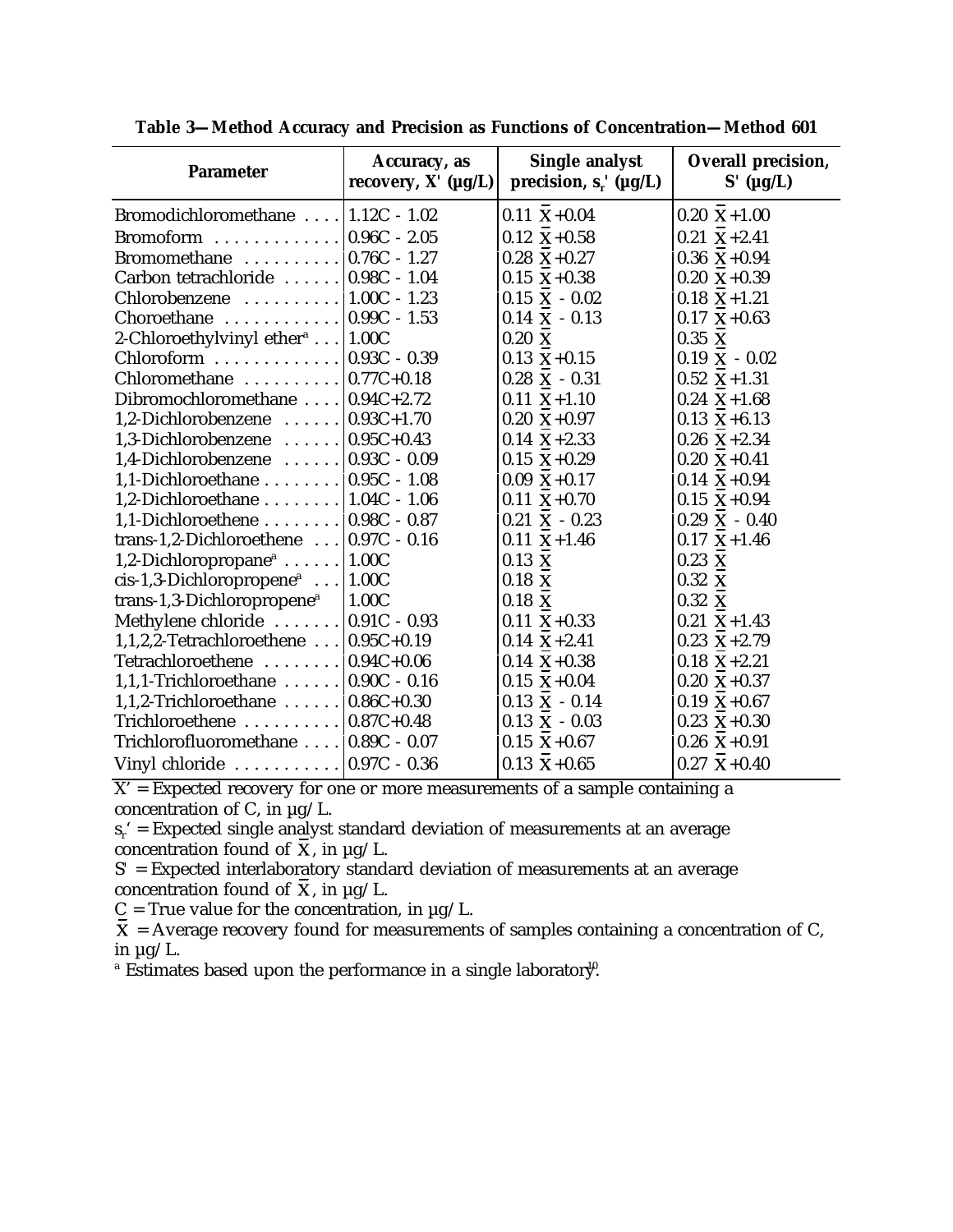

Figure 1. Purging device.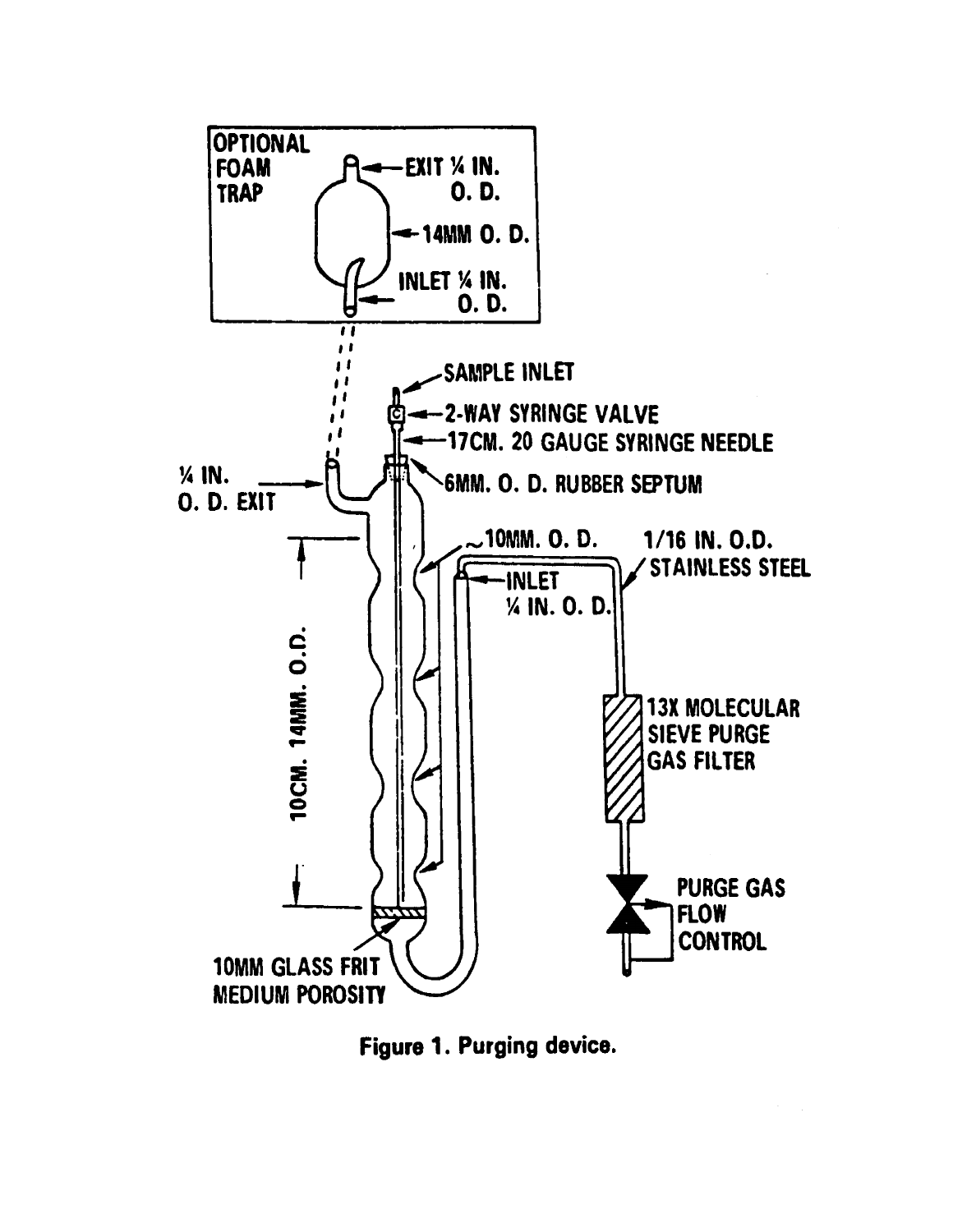

Figure 2. Trap packings and construction to include desorb capability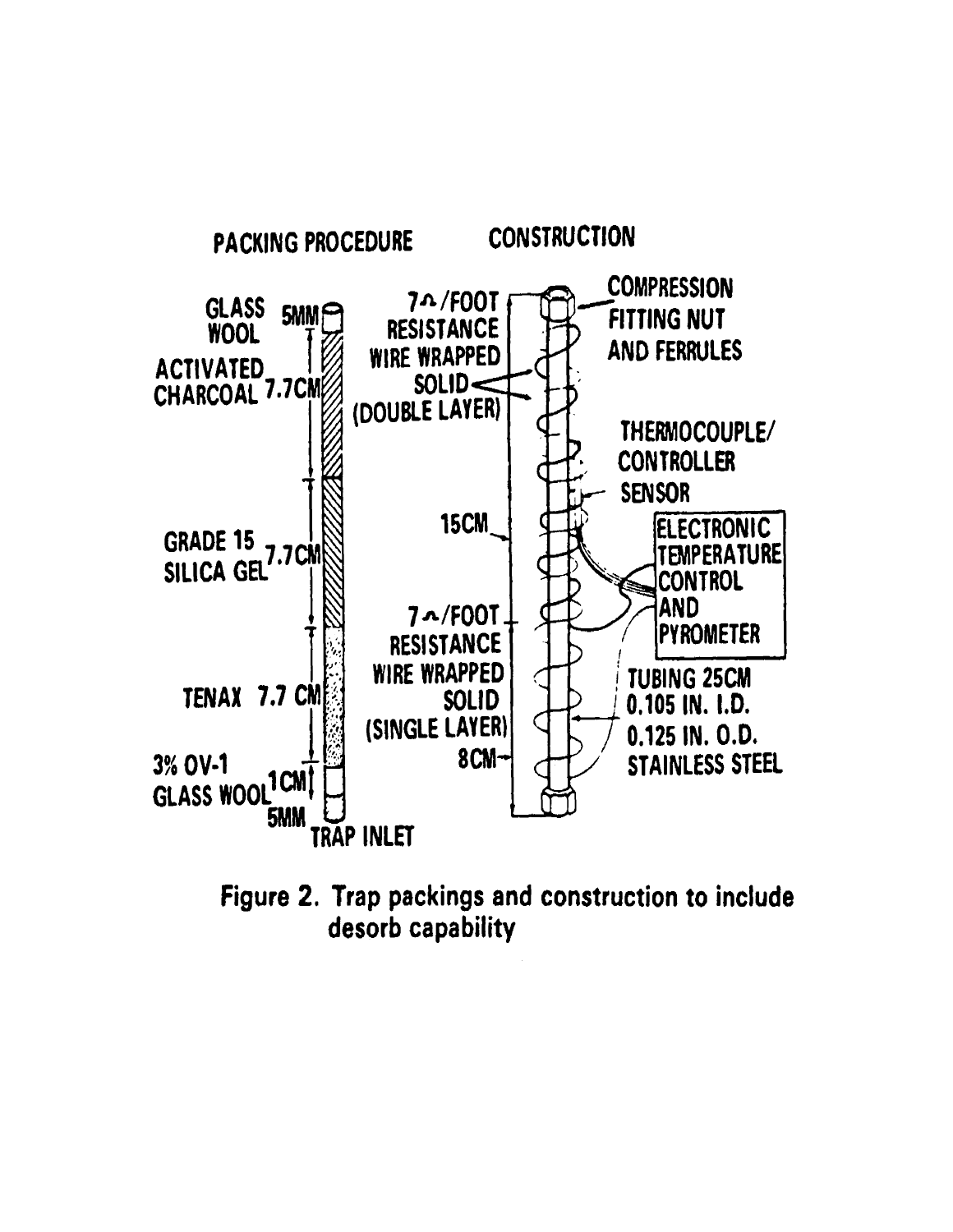

Figure 3. Purge and trap system-purge mode.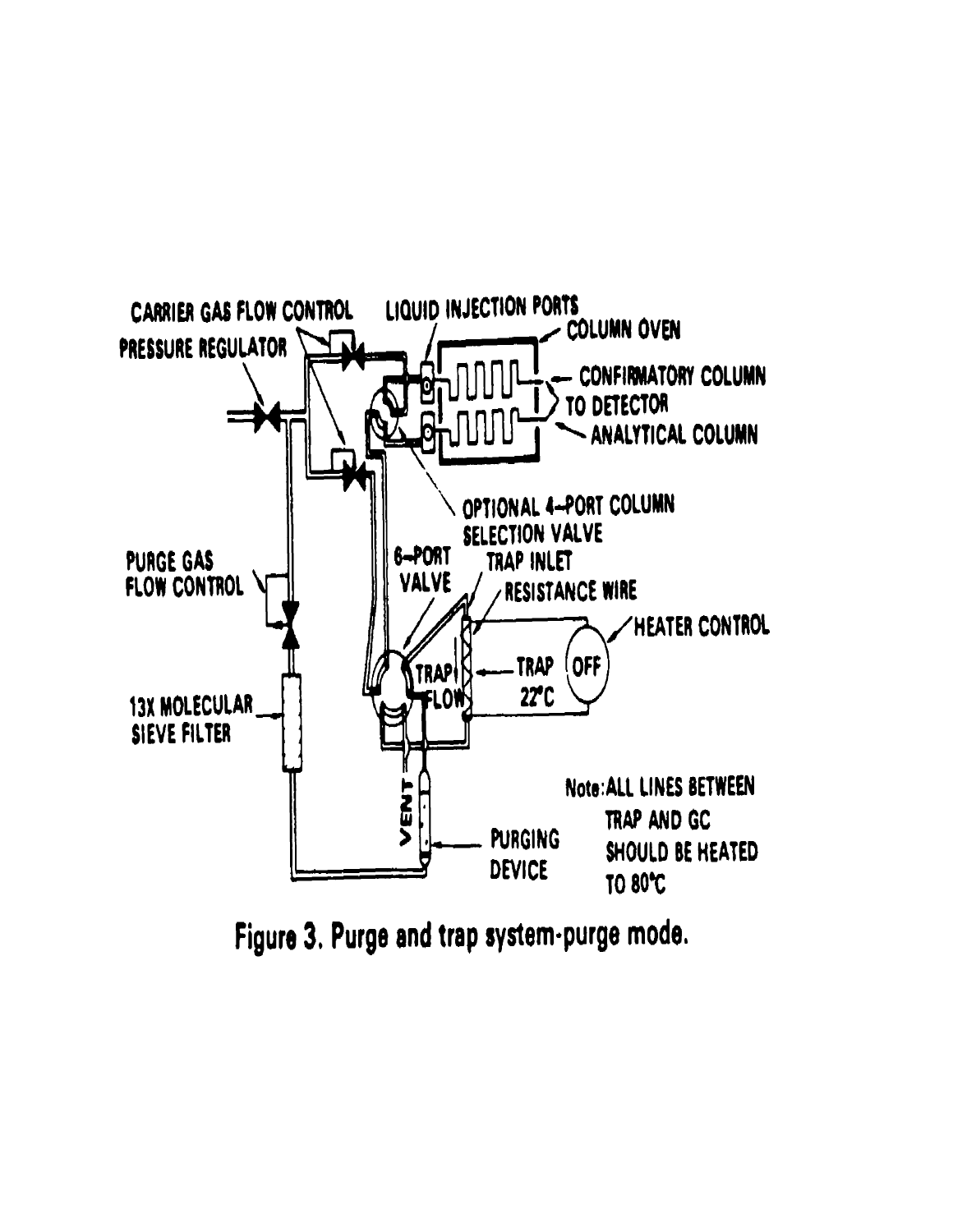

Figure 4. Purge and trap system - desorb mode.